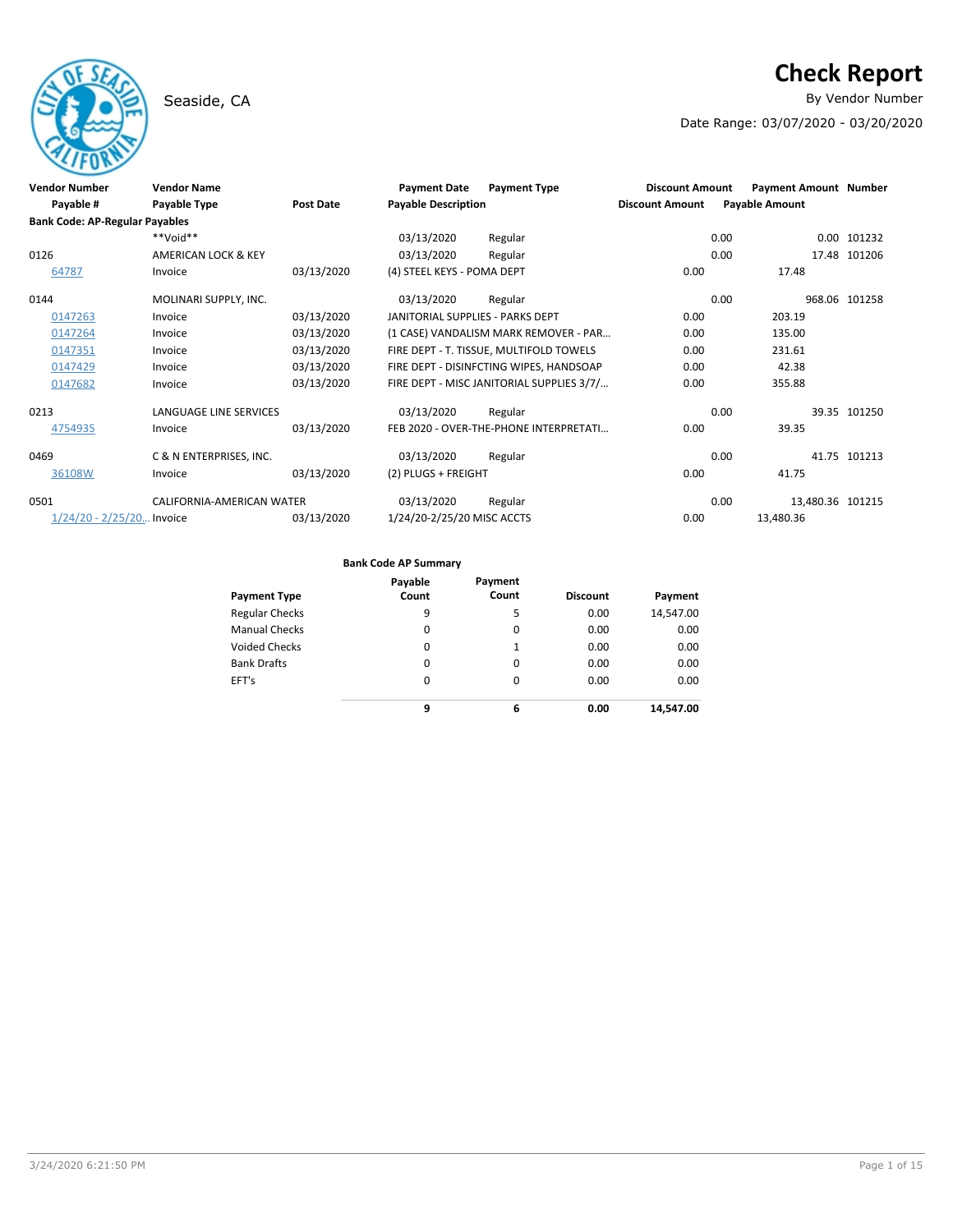| <b>Vendor Number</b><br>Payable #     | <b>Vendor Name</b><br>Payable Type | Post Date  | <b>Payment Date</b><br><b>Payable Description</b> | <b>Payment Type</b> | <b>Discount Amount</b><br><b>Discount Amount</b> |      | <b>Payment Amount Number</b><br><b>Payable Amount</b> |                    |
|---------------------------------------|------------------------------------|------------|---------------------------------------------------|---------------------|--------------------------------------------------|------|-------------------------------------------------------|--------------------|
| <b>Bank Code: PY-Payroll Payables</b> |                                    |            |                                                   |                     |                                                  |      |                                                       |                    |
| 0530                                  | CA. STATE DISBURSEMENT UNIT        |            | 03/12/2020                                        | <b>Bank Draft</b>   |                                                  | 0.00 |                                                       | 180.00 2A5N8CG6657 |
| <b>INV0004201</b>                     | Invoice                            | 03/12/2020 | CASE NO.: 0530015851-01                           |                     | 0.00                                             |      | 180.00                                                |                    |
| 0530                                  | CA. STATE DISBURSEMENT UNIT        |            | 03/12/2020                                        | <b>Bank Draft</b>   |                                                  | 0.00 |                                                       | 603.69 2A5N8CG6657 |
| <b>INV0004200</b>                     | Invoice                            | 03/12/2020 | CASE NO: 200000001987788                          |                     | 0.00                                             |      | 603.69                                                |                    |
| 0530                                  | CA. STATE DISBURSEMENT UNIT        |            | 03/12/2020                                        | <b>Bank Draft</b>   |                                                  | 0.00 |                                                       | 95.88 2A5N8CG6657  |
| <b>INV0004199</b>                     | Invoice                            | 03/12/2020 | PARTICIPANT ID: 0470000090230                     |                     | 0.00                                             |      | 95.88                                                 |                    |
| 0530                                  | CA. STATE DISBURSEMENT UNIT        |            | 03/12/2020                                        | <b>Bank Draft</b>   |                                                  | 0.00 |                                                       | 461.53 2A5N8CG6657 |
| <b>INV0004198</b>                     | Invoice                            | 03/12/2020 | CASE NO.: 200000001549267                         |                     | 0.00                                             |      | 461.53                                                |                    |
| 0530                                  | CA. STATE DISBURSEMENT UNIT        |            | 03/12/2020                                        | <b>Bank Draft</b>   |                                                  | 0.00 |                                                       | 142.61 2A5N8CG6657 |
| <b>INV0004197</b>                     | Invoice                            | 03/12/2020 | CASE NO: 200000000125769                          |                     | 0.00                                             |      | 142.61                                                |                    |
| 0530                                  | CA. STATE DISBURSEMENT UNIT        |            | 03/12/2020                                        | <b>Bank Draft</b>   |                                                  | 0.00 |                                                       | 299.07 2A5N8CG6657 |
| <b>INV0004196</b>                     | Invoice                            | 03/12/2020 | CASE NO.: 0530033626-01                           |                     | 0.00                                             |      | 299.07                                                |                    |

|                       | Payable | Payment |                 |          |
|-----------------------|---------|---------|-----------------|----------|
| <b>Payment Type</b>   | Count   | Count   | <b>Discount</b> | Payment  |
| <b>Regular Checks</b> | 0       | 0       | 0.00            | 0.00     |
| <b>Manual Checks</b>  | 0       | 0       | 0.00            | 0.00     |
| <b>Voided Checks</b>  | 0       | 0       | 0.00            | 0.00     |
| <b>Bank Drafts</b>    | 6       | 6       | 0.00            | 1,782.78 |
| EFT's                 | 0       | 0       | 0.00            | 0.00     |
|                       | 6       | 6       | 0.00            | 1.782.78 |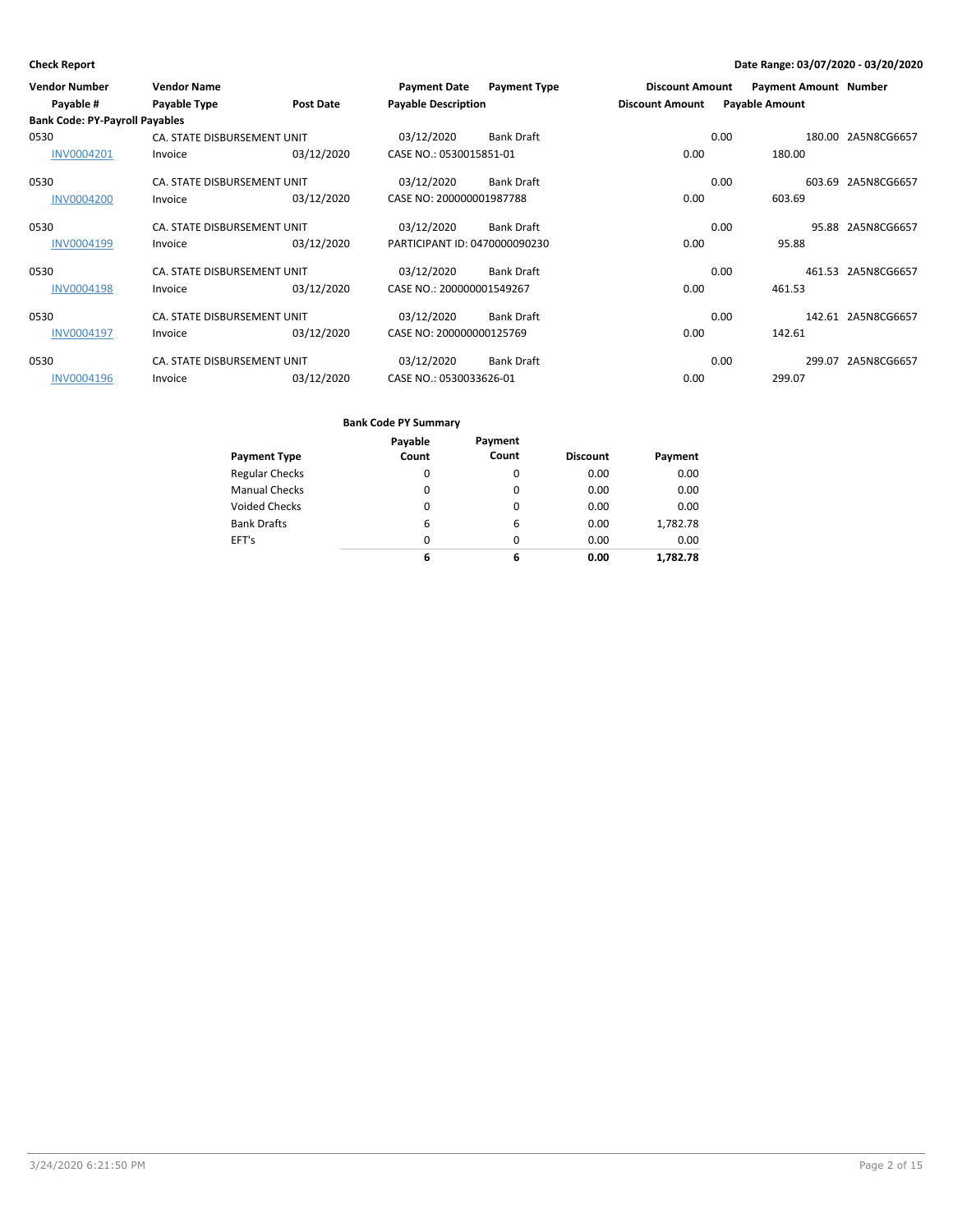| <b>Vendor Number</b><br>Payable #<br><b>Bank Code: AP-Regular Payables</b>        | <b>Vendor Name</b><br><b>Payable Type</b>                                                                         | <b>Post Date</b>                                                                               | <b>Payment Date</b><br><b>Payable Description</b>                                                                                                                                                                      | <b>Payment Type</b>                                                                                                                                                               | <b>Discount Amount</b><br><b>Discount Amount</b>     | <b>Payable Amount</b> | <b>Payment Amount Number</b>                                                       |               |
|-----------------------------------------------------------------------------------|-------------------------------------------------------------------------------------------------------------------|------------------------------------------------------------------------------------------------|------------------------------------------------------------------------------------------------------------------------------------------------------------------------------------------------------------------------|-----------------------------------------------------------------------------------------------------------------------------------------------------------------------------------|------------------------------------------------------|-----------------------|------------------------------------------------------------------------------------|---------------|
| 0574<br>7861                                                                      | CALIFORNIA COAST UNIFORM COMPANY INC.<br>Invoice                                                                  | 03/13/2020                                                                                     | 03/13/2020                                                                                                                                                                                                             | Regular<br>(1) US ARMOR 6326 F LEVEL 3A VEST - R. LEE                                                                                                                             | 0.00                                                 | 0.00                  | 1,414.79 101214<br>1,414.79                                                        |               |
| 0711<br>R00009318                                                                 | CHRIS WILSON PLUMBING & HEATING, INC.<br>Invoice                                                                  | 03/13/2020                                                                                     | 03/13/2020                                                                                                                                                                                                             | Regular<br>REFUND OF PERMIT #PW000322020/BOND                                                                                                                                     | 0.00                                                 | 0.00                  | 1,000.00 101216<br>1,000.00                                                        |               |
| 0759<br>02/20/20CCSEA                                                             | MONTEREY CO. WEEKLY CLASSIFIEDS<br>Invoice                                                                        | 03/13/2020                                                                                     | 03/13/2020                                                                                                                                                                                                             | Regular<br>AD - "SEASIDE CHATS" - ELECTRIFICATION                                                                                                                                 | 0.00                                                 | 0.00                  | 488.00                                                                             | 488.00 101261 |
| 0780<br>SAL-1042177                                                               | COMMERCIAL TRUCK CO.<br>Invoice                                                                                   | 03/13/2020                                                                                     | 03/13/2020<br>(2) ELBOW 90 DEG 5/8 PTC X 1/2                                                                                                                                                                           | Regular                                                                                                                                                                           | 0.00                                                 | 0.00                  | 36.64                                                                              | 36.64 101219  |
| 0791<br><b>FEB 2020</b>                                                           | COMMUNITY PARTNERSHIP FOR YOUTH<br>Invoice                                                                        | 03/13/2020                                                                                     | 03/13/2020                                                                                                                                                                                                             | Regular<br>FEB 2020 - CAL VIP GRANT -MIDDLE SCHOOL                                                                                                                                | 0.00                                                 | 0.00                  | 1,995.75 101220<br>1,995.75                                                        |               |
| 0855<br>FY 2019/2020 Q3  Invoice                                                  | <b>COUNTY OF MONTEREY</b>                                                                                         | 03/13/2020                                                                                     | 03/13/2020<br>Q3 NGEN O&M FY 2019/2020                                                                                                                                                                                 | Regular                                                                                                                                                                           | 0.00                                                 | 0.00                  | 14,784.21 101223<br>14,784.21                                                      |               |
| 0922<br>348616<br>348661<br>348718<br>348781                                      | <b>CYPRESS COAST FORD-LINCOLN</b><br>Invoice<br>Invoice<br>Invoice<br>Invoice                                     | 03/13/2020<br>03/13/2020<br>03/13/2020<br>03/13/2020                                           | 03/13/2020                                                                                                                                                                                                             | Regular<br>TAG #T7437 / OIL, TIRE FOR 2006 FORD CR<br>TAG #T7454 / OIL, TIRE FOR 2007 FORD CR<br>TAG #T7473 / SPEEDOMETER CALBRTN - 200<br>TAG #T7485 / SPEEDOMTR CLBRTN - 2014 F | 0.00<br>0.00<br>0.00<br>0.00                         | 0.00                  | 140.67<br>136.38<br>75.00<br>142.37                                                | 494.42 101225 |
| 0988<br>1088                                                                      | DEL REY CAR WASH<br>Invoice                                                                                       | 03/13/2020                                                                                     | 03/13/2020                                                                                                                                                                                                             | Regular<br>(5) FULL SVC CAR WASHES - SEASIDE POLICE                                                                                                                               | 0.00                                                 | 0.00                  | 90.00                                                                              | 90.00 101227  |
| 1176<br>9102547<br>9123157                                                        | <b>EWING IRRIGATION PRODUCTS</b><br>Invoice<br>Invoice                                                            | 03/13/2020<br>03/13/2020                                                                       | 03/13/2020                                                                                                                                                                                                             | Regular<br>(6) RAINBIRD ROTOR RC FOR LAGUNA GRAN<br>(4) BATTERY CNTRL FOR ORD GROVE AVE.                                                                                          | 0.00<br>0.00                                         | 0.00                  | 206.42<br>573.44                                                                   | 779.86 101233 |
| 1188<br>8295497<br>8300550<br>8301423<br>8307231<br>8335981<br>8338404<br>8341640 | <b>FERGUSON ENTERPRISES INC #686</b><br>Invoice<br>Invoice<br>Invoice<br>Invoice<br>Invoice<br>Invoice<br>Invoice | 03/13/2020<br>03/13/2020<br>03/13/2020<br>03/13/2020<br>03/13/2020<br>03/13/2020<br>03/13/2020 | 03/13/2020<br>(1) FAN BLOWER, (1) INTEG CNTL F<br>MISC POMA DEPT SUPPLIES<br>MISC SUPPLIES FOR FREMONT BLVD.<br>SUPPLIES FOR SANITATION DEPT<br>SUPPLIES FOR WELL #4 - WATER DEPT<br>SUPPLIES FOR WELL #4 - WATER DEPT | Regular<br>MISC SUPPLIES FOR POMA POLICE STATION                                                                                                                                  | 0.00<br>0.00<br>0.00<br>0.00<br>0.00<br>0.00<br>0.00 | 0.00                  | 2,177.04 101236<br>1,398.51<br>38.83<br>45.16<br>370.70<br>307.55<br>14.67<br>1.62 |               |
| 1224<br>515758<br>515935                                                          | <b>FIRST ALARM</b><br>Invoice<br>Invoice                                                                          | 03/13/2020<br>03/13/2020                                                                       | 03/13/2020                                                                                                                                                                                                             | Regular<br>220 COE AVE - CONTRACTED SVCS 12/15/19<br>1136 WHEELER ST - CONTRACTED SVCS 12/1                                                                                       | 0.00<br>0.00                                         | 0.00                  | 555.37<br>196.33                                                                   | 751.70 101237 |
| 1391<br>1751902                                                                   | <b>GRANITE CONSTRUCTION COMPANY</b><br>Invoice                                                                    | 03/13/2020                                                                                     | 03/13/2020                                                                                                                                                                                                             | Regular<br>TICKET #15594931 / 1/2" HMA64-10R15 (10                                                                                                                                | 0.00                                                 | 0.00                  | 178.03                                                                             | 178.03 101239 |
| 1392<br>1221839<br>1221959<br>1222363<br>1223115<br>1223627<br>1224625            | <b>GRANITE ROCK COMPANY</b><br>Invoice<br>Invoice<br>Invoice<br>Invoice<br>Invoice<br>Invoice                     | 03/13/2020<br>03/13/2020<br>03/13/2020<br>03/13/2020<br>03/13/2020<br>03/13/2020               | 03/13/2020<br>TICKET #694050 / GLOVES, S, MED<br>TICKET #695550 / 14" PREM ASPHALT<br><b>BUMPER STRIPS FOR ROBERTS LAKE</b><br>MATERIALS FOR DEL REY OAKS                                                              | Regular<br>TICKET #694256 /(1) SQUEEGEE FLOOR, (1)<br>TICKET #694505 / MATERIALS FOR ROBERTS                                                                                      | 0.00<br>0.00<br>0.00<br>0.00<br>0.00<br>0.00         | 0.00                  | 26.72<br>54.15<br>49.42<br>208.56<br>136.66<br>370.04                              | 845.55 101240 |
| 1545<br>02-041772-01                                                              | HODGES RENT ALL, INC.<br>Invoice                                                                                  | 03/13/2020                                                                                     | 03/13/2020                                                                                                                                                                                                             | Regular<br>(8) ROAD SIGNS, 24" REFLECTIVE 24"x24"                                                                                                                                 | 0.00                                                 | 0.00                  | 56.55                                                                              | 56.55 101242  |
| 1798<br>802-00000727140                                                           | KELLY-MOORE PAINT COMPANY<br>Invoice                                                                              | 03/13/2020                                                                                     | 03/13/2020<br>(1) MICROLON MINI RLR 4"x3/8" 10PK                                                                                                                                                                       | Regular                                                                                                                                                                           | 0.00                                                 | 0.00                  | 19.50                                                                              | 19.50 101248  |
| 1976<br>36987263                                                                  | LINCOLN AQUATICS<br>Invoice                                                                                       | 03/13/2020                                                                                     | 03/13/2020                                                                                                                                                                                                             | Regular<br>(10) FIRST SOD BICARB, (4) CALC CHLOR FLA                                                                                                                              | 0.00                                                 | 0.00                  | 484.87                                                                             | 484.87 101251 |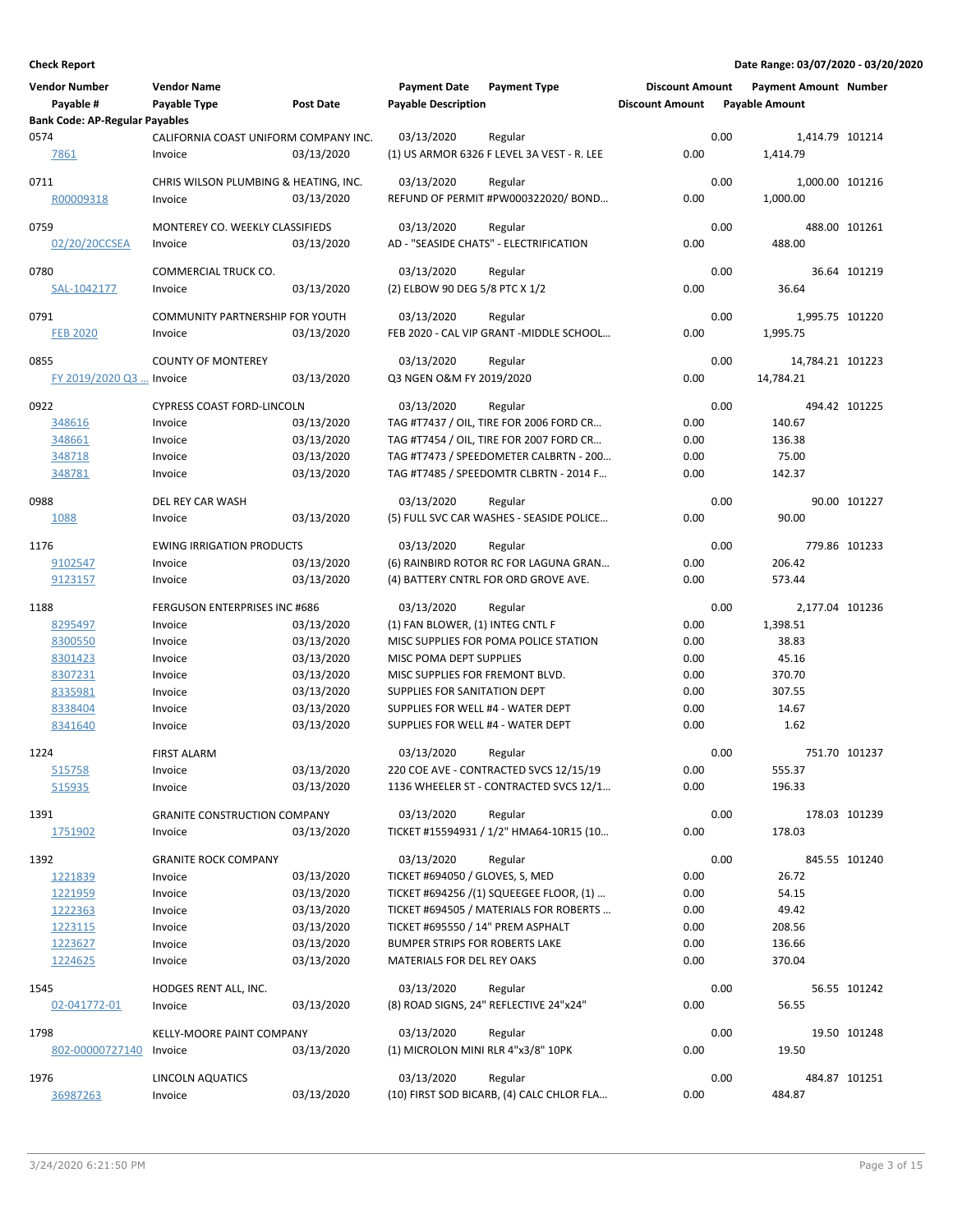| <b>Vendor Number</b>                         | <b>Vendor Name</b>                                   |                  | <b>Payment Date</b>              | <b>Payment Type</b>                      | <b>Discount Amount</b> |      | Payment Amount Number |               |
|----------------------------------------------|------------------------------------------------------|------------------|----------------------------------|------------------------------------------|------------------------|------|-----------------------|---------------|
| Payable #                                    | Payable Type                                         | <b>Post Date</b> | <b>Payable Description</b>       |                                          | <b>Discount Amount</b> |      | <b>Payable Amount</b> |               |
| 2045                                         | M & S BUILDING SUPPLY INC                            |                  | 03/13/2020                       | Regular                                  |                        | 0.00 |                       | 51.24 101252  |
| 001440808                                    | Invoice                                              | 03/13/2020       | <b>MISC LUMBER SUPPLIES</b>      |                                          | 0.00                   |      | 51.24                 |               |
| 2102                                         | MARTIN'S IRRIGATION SUPPLY, INC.                     |                  | 03/13/2020                       | Regular                                  |                        | 0.00 |                       | 338.96 101253 |
| 560891                                       | Invoice                                              | 03/13/2020       |                                  | (12) GOPHER GASSER, (1) MEDALLION SEED   | 0.00                   |      | 133.66                |               |
| 561785                                       | Invoice                                              | 03/13/2020       | (24) GOPHER GASSER               |                                          | 0.00                   |      | 205.30                |               |
| 2184                                         | <b>MISSION LINEN SERVICE</b>                         |                  | 03/13/2020                       | Regular                                  |                        | 0.00 |                       | 194.58 101256 |
| 511879290                                    | Invoice                                              | 03/13/2020       |                                  | FIRE DEPT - WEEKLY LAUNDRY SVC 2/20/2020 | 0.00                   |      | 97.29                 |               |
| 511938991                                    | Invoice                                              | 03/13/2020       |                                  | FIRE DEPT - WEEKLY LAUNDRY SVC 2/27/2020 | 0.00                   |      | 97.29                 |               |
| 2186                                         | <b>MISSION UNIFORM SERVICE</b>                       |                  | 03/13/2020                       | Regular                                  |                        | 0.00 | 2,079.83 101257       |               |
| 511850383                                    | Invoice                                              | 03/13/2020       |                                  | SEASIDE MAINT & UTILITIES UNIFORM SVC 2  | 0.00                   |      | 396.73                |               |
| 511850384                                    | Invoice                                              | 03/13/2020       | POMA DEPT UNIFORM SVC 2/17/20    |                                          | 0.00                   |      | 117.73                |               |
| 511861575                                    | Invoice                                              | 03/13/2020       |                                  | SEASIDE MAINT & UTILITIES UNIFORM SVC 2  | 0.00                   |      | 115.67                |               |
| 511908447                                    | Invoice                                              | 03/13/2020       |                                  | SEASIDE MAINT & UTILITIES UNIFORM SVC 2  | 0.00                   |      | 408.02                |               |
| 511908448                                    | Invoice                                              | 03/13/2020       | POMA DEPT UNIFORM SVC 2/24/20    |                                          | 0.00                   |      | 117.73                |               |
| 511919147                                    | Invoice                                              | 03/13/2020       |                                  | FIRE DEPT - WEEKLY LAUNDRY SVC 2/25/2020 | 0.00                   |      | 35.49                 |               |
| 511922082                                    | Invoice                                              | 03/13/2020       |                                  | SEASIDE MAINT & UTILITIES UNIFORM SVC 2  | 0.00                   |      | 39.65                 |               |
| 511947643                                    | Invoice                                              | 03/13/2020       |                                  | SEASIDE MAINT & UTILITIES UNIFORM SVC 3  | 0.00                   |      | 572.71                |               |
| 511947644                                    | Invoice                                              | 03/13/2020       | POMA DEPT UNIFORM SVC 3/2/20     |                                          | 0.00                   |      | 106.74                |               |
| 511966987                                    | Invoice                                              | 03/13/2020       |                                  | RECREATION DEPT - WEEKLY UNIFORM SVC     | 0.00                   |      | 169.36                |               |
|                                              |                                                      |                  |                                  |                                          |                        |      |                       |               |
| 2205                                         | MONTEREY CO. CONVENTION & VISITOR'S BUREA 03/13/2020 |                  |                                  | Regular                                  |                        | 0.00 | 15,137.10 101260      |               |
| JAN 2020 SEASIDE Invoice                     |                                                      | 03/13/2020       | JAN 2020 TID REMITTANCE          |                                          | 0.00                   |      | 15,137.10             |               |
|                                              |                                                      |                  |                                  |                                          |                        |      |                       |               |
| 2236                                         | MBS BUSINESS SYSTEMS                                 |                  | 03/13/2020                       | Regular                                  |                        | 0.00 |                       | 235.07 101254 |
| 381150                                       | Invoice                                              | 03/13/2020       |                                  | 986 HILBY AVE - KONICA COPIER DUE 3/19/2 | 0.00                   |      | 235.07                |               |
| 2238                                         | MONTEREY BAY PEST CONTROL                            |                  | 03/13/2020                       | Regular                                  |                        | 0.00 |                       | 150.00 101259 |
| 0175099                                      | Invoice                                              | 03/13/2020       |                                  | SEASIDE POLICE DEPT MONTHLY SVC 2/26/2   | 0.00                   |      | 90.00                 |               |
| 0175101                                      | Invoice                                              | 03/13/2020       |                                  | 440 HARCOURT-STORAGE SHED MO. SVC 2/     | 0.00                   |      | 60.00                 |               |
|                                              |                                                      |                  |                                  |                                          |                        |      |                       |               |
| 2252                                         | MONTEREY COUNTY D.A.'s OFFICE                        |                  | 03/13/2020                       | Regular                                  |                        | 0.00 | 1,447.38 101262       |               |
| <b>BAC FY2018/19</b>                         | Invoice                                              | 03/13/2020       |                                  | SEASIDE PORTION FY2018/19 BLOOD ALCO     | 0.00                   |      | 1,447.38              |               |
|                                              |                                                      |                  |                                  |                                          |                        |      |                       |               |
| 2328                                         | <b>WALLACE GROUP</b>                                 |                  | 03/13/2020                       | Regular                                  |                        | 0.00 | 3,486.25 101293       |               |
| 50206                                        | Invoice                                              | 03/13/2020       |                                  | JAN 2020 - LAGUNA GRANDE WELL STORAGE    | 0.00                   |      | 3,486.25              |               |
| 2338                                         | MONTEREY PENINSULA WATER                             |                  | 03/13/2020                       | Regular                                  |                        | 0.00 | 5,549.94 101264       |               |
| $\frac{1}{31/20}$ - $\frac{3}{1/20}$ Invoice |                                                      | 03/13/2020       |                                  | SEASIDE MWS SURCHARGE 1/31/20-3/1/20     | 0.00                   |      | 5,549.94              |               |
|                                              |                                                      |                  |                                  |                                          |                        |      |                       |               |
| 2342                                         | MONTEREY REGIONAL WASTE                              |                  | 03/13/2020                       | Regular                                  |                        | 0.00 |                       | 317.60 101265 |
| SCALES JAN20 0 Invoice                       |                                                      | 03/13/2020       | SCALES_JAN20_054                 |                                          | 0.00                   |      | 317.60                |               |
|                                              |                                                      |                  |                                  |                                          |                        |      |                       |               |
| 2351                                         | MONTEREY TIRE SERVICE                                |                  | 03/13/2020                       | Regular                                  |                        | 0.00 |                       | 699.07 101267 |
| 1-93592                                      | Invoice                                              | 03/13/2020       | (4) TIRES - 2002 DODGE PICK UP   |                                          | 0.00                   |      | 699.07                |               |
|                                              |                                                      |                  |                                  |                                          |                        |      |                       |               |
| 2720                                         | OWEN EQUIPMENT COMPANY                               |                  | 03/13/2020                       | Regular                                  |                        | 0.00 | 1,056.22 101270       |               |
| 00048509                                     | Invoice                                              | 03/13/2020       | (4) SB SEGMENT SETS + SHIPPING   |                                          | 0.00                   |      | 1,056.22              |               |
| 2742                                         | PENINSULA MESSENGER LLC                              |                  | 03/13/2020                       | Regular                                  |                        | 0.00 |                       | 235.67 101273 |
| 190493                                       | Invoice                                              | 03/13/2020       |                                  | MONTHLY COURIER SVC TO SALINAS D.A. O    | 0.00                   |      | 235.67                |               |
|                                              |                                                      |                  |                                  |                                          |                        |      |                       |               |
| 2752                                         | PENINSULA WELDING & MEDICAL SUPPLY, INC.             |                  | 03/13/2020                       | Regular                                  |                        | 0.00 |                       | 38.49 101274  |
| 197718                                       | Invoice                                              | 03/13/2020       | (2) OXYGEN USP MED GRD SIZE 15CF |                                          | 0.00                   |      | 38.49                 |               |
|                                              |                                                      |                  |                                  |                                          |                        |      |                       |               |
| 2816                                         | PLUG & PAY TECHNOLOGIES, INC.                        |                  | 03/13/2020                       | Regular                                  |                        | 0.00 |                       | 15.00 101275  |
| <b>FEB 2020.</b>                             | Invoice                                              | 03/13/2020       |                                  | FEB 2020 - INV #2020030123514911241      | 0.00                   |      | 15.00                 |               |
|                                              |                                                      |                  |                                  |                                          |                        |      |                       |               |
| 2888                                         | PURE H20 INC.                                        |                  | 03/13/2020                       | Regular                                  |                        | 0.00 |                       | 65.54 101277  |
| 12455                                        | Invoice                                              | 03/13/2020       |                                  | MAR 2020 - POU COOLER WS-11000 MONT      | 0.00                   |      | 65.54                 |               |
| 3040                                         | SAFETY-KLEEN SYSTEMS INC                             |                  | 03/13/2020                       | Regular                                  |                        | 0.00 | 2,164.59 101282       |               |
| 82241575                                     | Invoice                                              | 03/13/2020       | <b>REFUSE DISPOSAL</b>           |                                          | 0.00                   |      | 2,164.59              |               |
|                                              |                                                      |                  |                                  |                                          |                        |      |                       |               |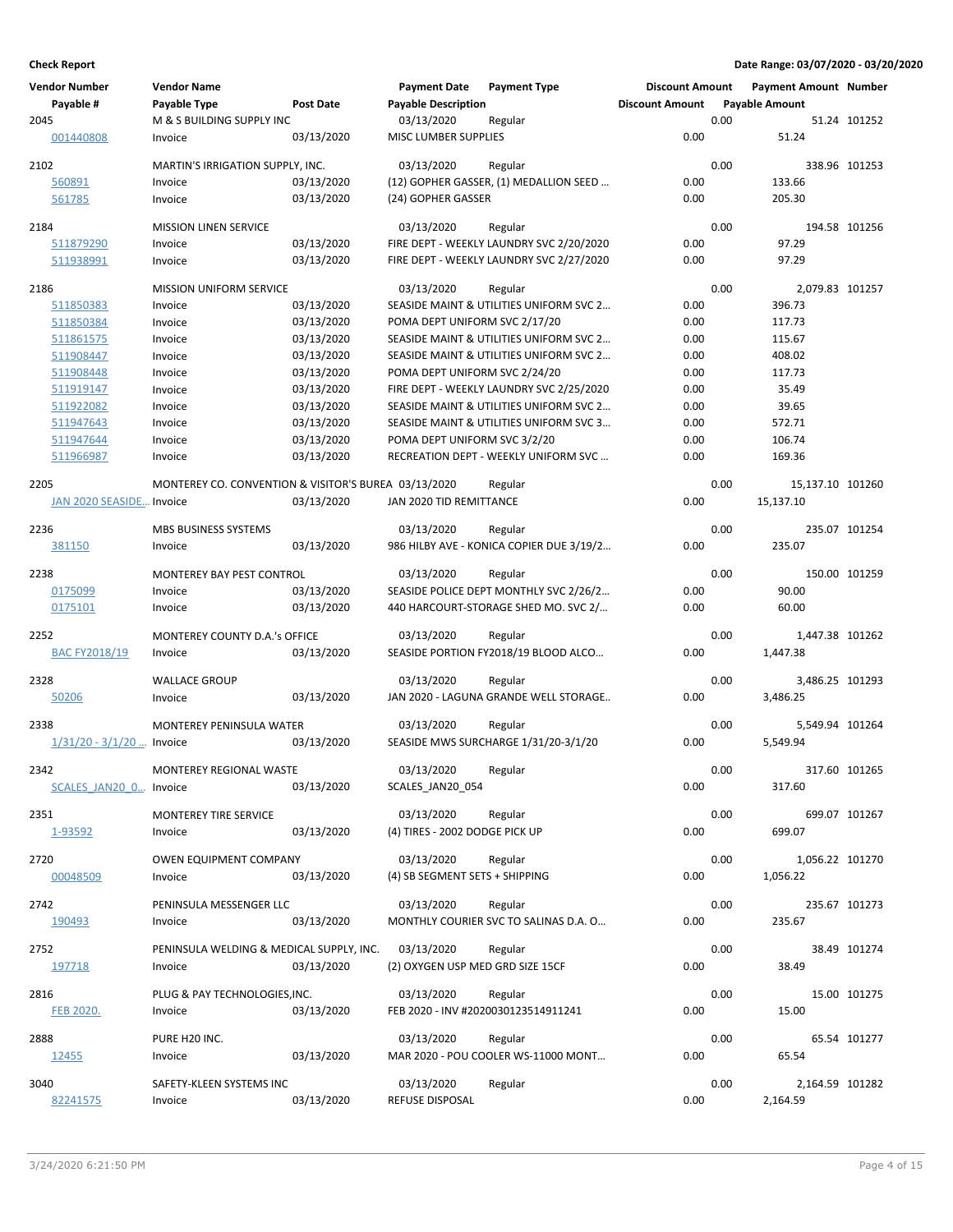| <b>Vendor Number</b> | <b>Vendor Name</b>                |                  | <b>Payment Date</b>                 | <b>Payment Type</b>                       | <b>Discount Amount</b> |      | <b>Payment Amount Number</b> |               |
|----------------------|-----------------------------------|------------------|-------------------------------------|-------------------------------------------|------------------------|------|------------------------------|---------------|
| Payable #            | Payable Type                      | <b>Post Date</b> | <b>Payable Description</b>          |                                           | <b>Discount Amount</b> |      | <b>Payable Amount</b>        |               |
| 3144                 | SEASIDE HIGH SCHOOL               |                  | 03/13/2020                          | Regular                                   |                        | 0.00 | 3,000.00 101284              |               |
| 3/5/20 COUNCIL       | Invoice                           | 03/13/2020       |                                     | MAYOR'S YOUTH FUND FOR UNIFORMS AND       | 0.00                   |      | 3,000.00                     |               |
| 3211                 | SHERWIN-WILLIAMS CO.              |                  | 03/13/2020                          | Regular                                   |                        | 0.00 |                              | 409.29 101285 |
| 3553-6               | Invoice                           | 03/13/2020       |                                     | (5) 5-GAL GRAFFITI PAINT FOR STREETS DEPT | 0.00                   |      | 146.34                       |               |
| 3833-2               | Invoice                           | 03/13/2020       | MISC SUPPLIES FOR STREETS DEPT      |                                           | 0.00                   |      | 262.95                       |               |
|                      |                                   |                  |                                     |                                           |                        |      |                              |               |
| 3319                 | STAPLES ADVANTAGE                 |                  | 03/13/2020                          | Regular                                   |                        | 0.00 |                              | 638.95 101287 |
| 3439829095           | Invoice                           | 03/13/2020       |                                     | POLICE DEPT - MISC SUPPLIES 2/21/2020     | 0.00                   |      | 215.82                       |               |
| 3439959334           | Credit Memo                       | 03/13/2020       |                                     | POLICE DEPT - CREDIT FOR ORIG INV #3438   | 0.00                   |      | $-52.90$                     |               |
| 3440259533           | Invoice                           | 03/13/2020       |                                     | POLICE DEPT - POST-IT PADS, POST-IT EASL  | 0.00                   |      | 213.89                       |               |
| 3440259534           | Invoice                           | 03/13/2020       | POLICE DEPT - MISC SUPPLIES 2/26/20 |                                           | 0.00                   |      | 159.10                       |               |
| 3440428376           | Invoice                           | 03/13/2020       |                                     | FINANCE DEPT - MISC SUPPLIES 2/28/2020    | 0.00                   |      | 103.04                       |               |
| 3535                 | USA BLUEBOOK                      |                  | 03/13/2020                          | Regular                                   |                        | 0.00 |                              | 254.20 101290 |
| 144644               | Invoice                           | 03/13/2020       | MISC SUPPLIES FOR WATER DEPT        |                                           | 0.00                   |      | 254.20                       |               |
|                      |                                   |                  |                                     |                                           |                        |      |                              |               |
| 3694                 | TURF STAR INCORPORATED            |                  | 03/13/2020                          | Regular                                   |                        | 0.00 |                              | 192.83 101289 |
| 7089393-00           | Invoice                           | 03/13/2020       | (50) FINGER - RUBBER                |                                           | 0.00                   |      | 192.83                       |               |
| 3851                 | BOUND TREE MEDICAL, LLC           |                  | 03/13/2020                          | Regular                                   |                        | 0.00 | 1,575.90 101211              |               |
| 83514562             | Invoice                           | 03/13/2020       |                                     | MISC SUPPLIES - SEASIDE FIRE DEPT 2/20/20 | 0.00                   |      | 399.38                       |               |
| 83519217             | Invoice                           | 03/13/2020       |                                     | (24) SAFETY GLASSES - SEASIDE FIRE DEPT   | 0.00                   |      | 133.46                       |               |
| 83524262             | Invoice                           | 03/13/2020       |                                     | (9) PEDIATRIC MASKS, (10) INFANT MASKS    | 0.00                   |      | 181.62                       |               |
| 83524263             | Invoice                           | 03/13/2020       |                                     | (20 BOXES) GLOVES LG, (1 CASE) GLOVES XL  | 0.00                   |      | 524.08                       |               |
| 83526043             | Invoice                           | 03/13/2020       |                                     | (1 BOX) MASK, W/SPLASH GUARD VISOR        | 0.00                   |      | 31.62                        |               |
| 83527880             | Invoice                           | 03/13/2020       | (1) G3 BACKUP, BLUE, BBP RESISTANT  |                                           | 0.00                   |      | 305.74                       |               |
| 4100                 | BAUER COMPRESSORS, INC.           |                  | 03/13/2020                          | Regular                                   |                        | 0.00 | 1,194.52 101209              |               |
| 0000264417           | Invoice                           | 03/13/2020       |                                     | 1635 BROADWAY AVE - SERVICE ANNUAL PM     | 0.00                   |      | 1,194.52                     |               |
|                      |                                   |                  |                                     |                                           |                        |      |                              |               |
| 4174                 | POTTER'S ELECTRONICS              |                  | 03/13/2020                          | Regular                                   |                        | 0.00 | 9,954.84 101276              |               |
| 29989                | Invoice                           | 03/13/2020       |                                     | FYE 2020 SURVEILLANCE CAMERAS FOR CUT     | 0.00                   |      | 9,954.84                     |               |
| 4222                 | HARRIS & ASSOCIATES, INC.         |                  | 03/13/2020                          | Regular                                   |                        | 0.00 | 18,507.50 101241             |               |
| 43909                | Invoice                           | 03/13/2020       |                                     | 12/29/19 - 1/25/20 LIFT STATION UPGRADES  | 0.00                   |      | 18,507.50                    |               |
|                      |                                   |                  |                                     |                                           |                        |      |                              |               |
| 4253                 | <b>JUSTIN HILL</b>                | 03/13/2020       | 03/13/2020                          | Regular                                   | 0.00                   | 0.00 | 1,400.00 101247              |               |
| 10819                | Invoice                           |                  |                                     | ANNUAL INSPECTION OF APPARTUS T-6271/     |                        |      | 1,400.00                     |               |
| 4838                 | CORPORATE RISK HOLDINGS III, INC. |                  | 03/13/2020                          | Regular                                   |                        | 0.00 |                              | 54.70 101222  |
| P0946046             | Invoice                           | 03/13/2020       |                                     | FEB 2020 - BACKGROUND SCREENING SERVI     | 0.00                   |      | 54.70                        |               |
| 4892                 | <b>EDGES ELECTRICAL GROUP</b>     |                  | 03/13/2020                          | Regular                                   |                        | 0.00 | 1,128.28 101231              |               |
| S4876424.001         | Invoice                           | 03/13/2020       | POMA DEPT SUPPLIES - BLDG 4512      |                                           | 0.00                   |      | 80.63                        |               |
| S4876424.002         | Invoice                           | 03/13/2020       | POMA DEPT SUPPLIES                  |                                           | 0.00                   |      | 74.49                        |               |
| S4877425.001         | Invoice                           | 03/13/2020       |                                     | (2) LED LAMPS, (2) SURGE PROTECTORS       | 0.00                   |      | 104.80                       |               |
| S4877514.001         | Invoice                           | 03/13/2020       | (2) 14W LAMPS - POMA                |                                           | 0.00                   |      | 87.00                        |               |
| S4882505.001         | Invoice                           | 03/13/2020       |                                     | (1) ELECTRICAL BOX, (1) LID - PARKS DEPT  | 0.00                   |      | 75.08                        |               |
| S4883462.001         | Invoice                           | 03/13/2020       |                                     | (12) WP BLANK CVR, (2) ADJ WRENCH - PO    | 0.00                   |      | 86.28                        |               |
| S4883473.001         | Invoice                           | 03/13/2020       |                                     | SUPPLIES FOR METZ PARK SCOREBOARD         | 0.00                   |      | 98.91                        |               |
| S4885503.001         | Invoice                           | 03/13/2020       | SUPPLIES FOR WATER DEPT             |                                           | 0.00                   |      | 80.22                        |               |
| S4885510.001         | Invoice                           | 03/13/2020       | (6) CONDUITS FOR WATER DEPT         |                                           | 0.00                   |      | 7.72                         |               |
| S4885783.001         | Invoice                           | 03/13/2020       | SUPPLIES FOR POMA DEPT              |                                           | 0.00                   |      | 134.62                       |               |
| S4885789.001         | Invoice                           | 03/13/2020       | SUPPLIES FOR POMA DEPT              |                                           | 0.00                   |      | 67.30                        |               |
| S4885798.001         | Invoice                           | 03/13/2020       | (1) PVC CLEAR CEMENT PINT           |                                           | 0.00                   |      | 9.21                         |               |
| S4886697.001         | Invoice                           | 03/13/2020       | SUPPLIES FOR POMA DEPT              |                                           | 0.00                   |      | 55.93                        |               |
| S4887085.001         | Invoice                           | 03/13/2020       | SUPPLIES FOR POMA DEPT              |                                           | 0.00                   |      | 39.09                        |               |
| S4893018.001         | Invoice                           | 03/13/2020       | SUPPLIES FOR POMA DEPT              |                                           | 0.00                   |      | 48.97                        |               |
| S4893064.001         | Invoice                           | 03/13/2020       | SUPPLIES FOR POMA DEPT              |                                           | 0.00                   |      | 23.63                        |               |
| S4893134.001         | Invoice                           | 03/13/2020       | SUPPLIES FOR POMA DEPT              |                                           | 0.00                   |      | 2.56                         |               |
| S4894852.001         | Invoice                           | 03/13/2020       | SUPPLIES FOR CITY WELL #4           |                                           | 0.00                   |      | 139.78                       |               |
| S4896704.001         | Credit Memo                       | 03/13/2020       |                                     | CREDIT MEMO FOR (2) WATER DEPT INV        | 0.00                   |      | $-87.94$                     |               |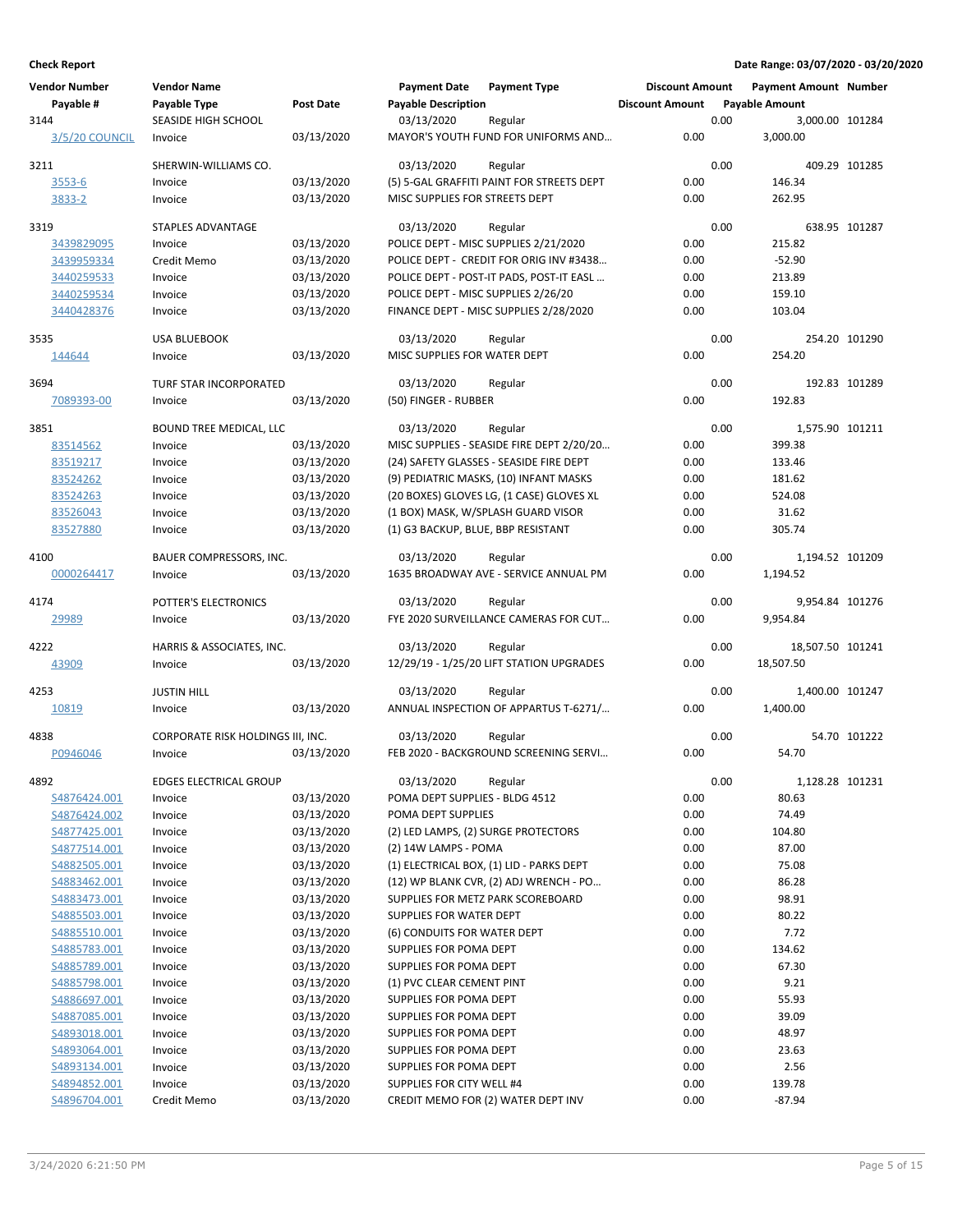| Vendor Number | Vendor Name           |            | <b>Payment Date</b>          | <b>Payment Type</b> | <b>Discount Amount</b> | Payment Amount Number |  |
|---------------|-----------------------|------------|------------------------------|---------------------|------------------------|-----------------------|--|
| Pavable #     | Payable Type          | Post Date  | <b>Payable Description</b>   |                     | <b>Discount Amount</b> | <b>Pavable Amount</b> |  |
| 4896          | DEPARTMENT OF JUSTICE |            | 03/13/2020                   | Regular             | 0.00                   | 198.00 101228         |  |
| 437932        | Invoice               | 03/13/2020 | FEB 2020 - FINGERPRINTS APPS |                     | 0.00                   | 198.00                |  |

|                       | Payable | Payment  |                 |           |
|-----------------------|---------|----------|-----------------|-----------|
| <b>Payment Type</b>   | Count   | Count    | <b>Discount</b> | Payment   |
| <b>Regular Checks</b> | 103     | 47       | 0.00            | 97,368.45 |
| <b>Manual Checks</b>  | 0       | $\Omega$ | 0.00            | 0.00      |
| <b>Voided Checks</b>  | 0       | 0        | 0.00            | 0.00      |
| <b>Bank Drafts</b>    | 0       | 0        | 0.00            | 0.00      |
| EFT's                 | 109     | 49       | 0.00            | 97,368:48 |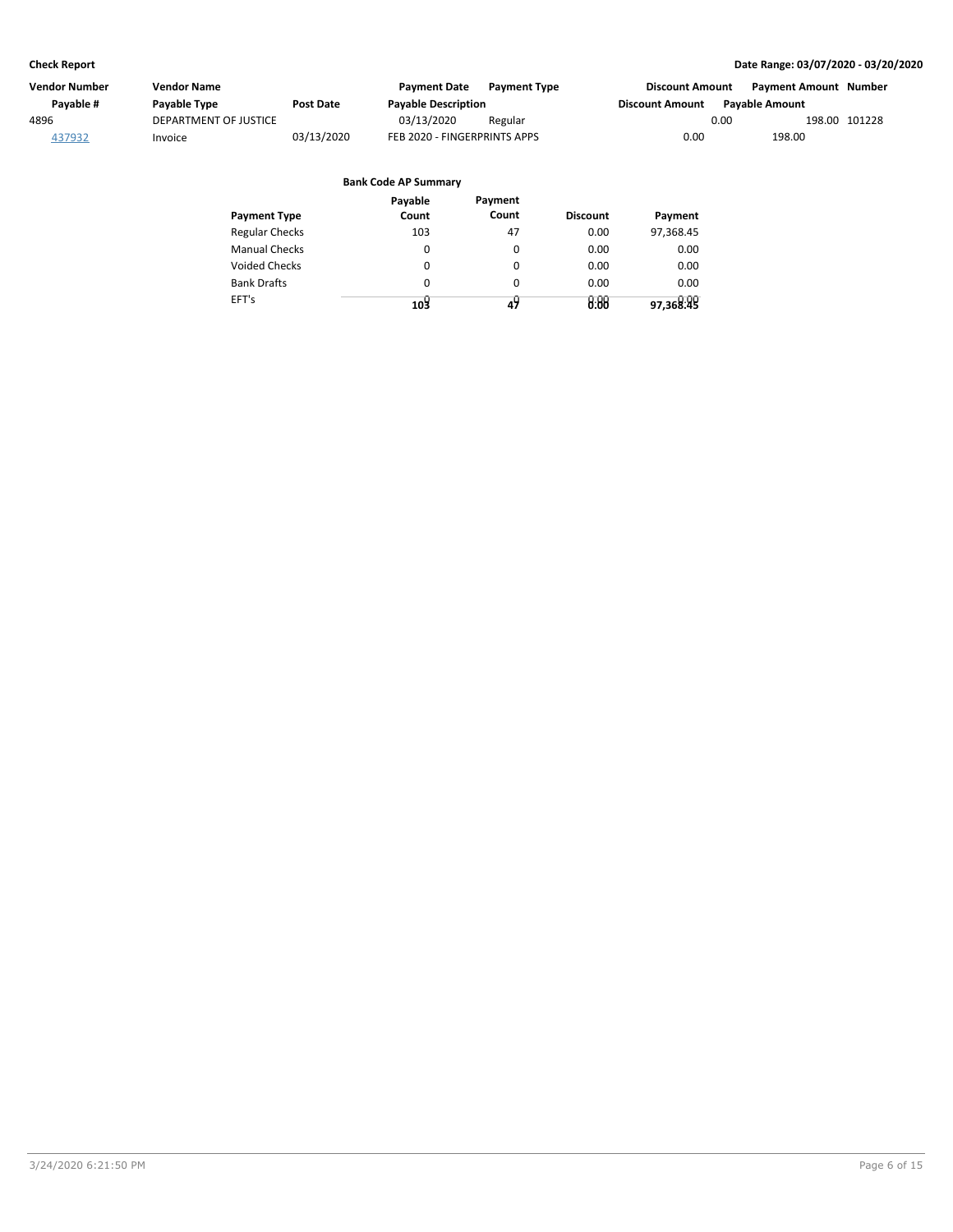| <b>Vendor Number</b>                  | <b>Vendor Name</b>               |                  | <b>Payment Date</b>        | <b>Payment Type</b> | <b>Discount Amount</b> |      | <b>Payment Amount Number</b> |                         |
|---------------------------------------|----------------------------------|------------------|----------------------------|---------------------|------------------------|------|------------------------------|-------------------------|
| Payable #                             | Payable Type                     | <b>Post Date</b> | <b>Payable Description</b> |                     | <b>Discount Amount</b> |      | <b>Payable Amount</b>        |                         |
| <b>Bank Code: PY-Payroll Payables</b> |                                  |                  |                            |                     |                        |      |                              |                         |
| 4920                                  | <b>ICMA RETIREMENT TRUST-457</b> |                  | 03/12/2020                 | <b>Bank Draft</b>   |                        | 0.00 |                              | 757.95 509008173        |
| <b>INV0004206</b>                     | Invoice                          | 03/12/2020       | ICMA LOAN 11               |                     | 0.00                   |      | 757.95                       |                         |
| 4920                                  | ICMA RETIREMENT TRUST-457        |                  | 03/12/2020                 | <b>Bank Draft</b>   |                        | 0.00 |                              | 39.554.84 509008173     |
| <b>INV0004208</b>                     | Invoice                          | 03/12/2020       | <b>CONTRIBUTIONS</b>       |                     | 0.00                   |      | 39,554.84                    |                         |
| 5144                                  | <b>STATE OF CALIFORNIA</b>       |                  | 03/13/2020                 | <b>Bank Draft</b>   |                        | 0.00 |                              | 27.073.58 0-784-783-392 |
| <b>INV0004212</b>                     | Invoice                          | 03/12/2020       | <b>SIT PAYABLE</b>         |                     | 0.00                   |      | 27.073.58                    |                         |

|                       | Payable | Payment  |                 |           |
|-----------------------|---------|----------|-----------------|-----------|
| <b>Payment Type</b>   | Count   | Count    | <b>Discount</b> | Payment   |
| <b>Regular Checks</b> | 0       | 0        | 0.00            | 0.00      |
| <b>Manual Checks</b>  | 0       | $\Omega$ | 0.00            | 0.00      |
| <b>Voided Checks</b>  | 0       | $\Omega$ | 0.00            | 0.00      |
| <b>Bank Drafts</b>    | 3       |          | 0.00            | 67,386.37 |
| EFT's                 |         |          | 0.88            | 67,386.37 |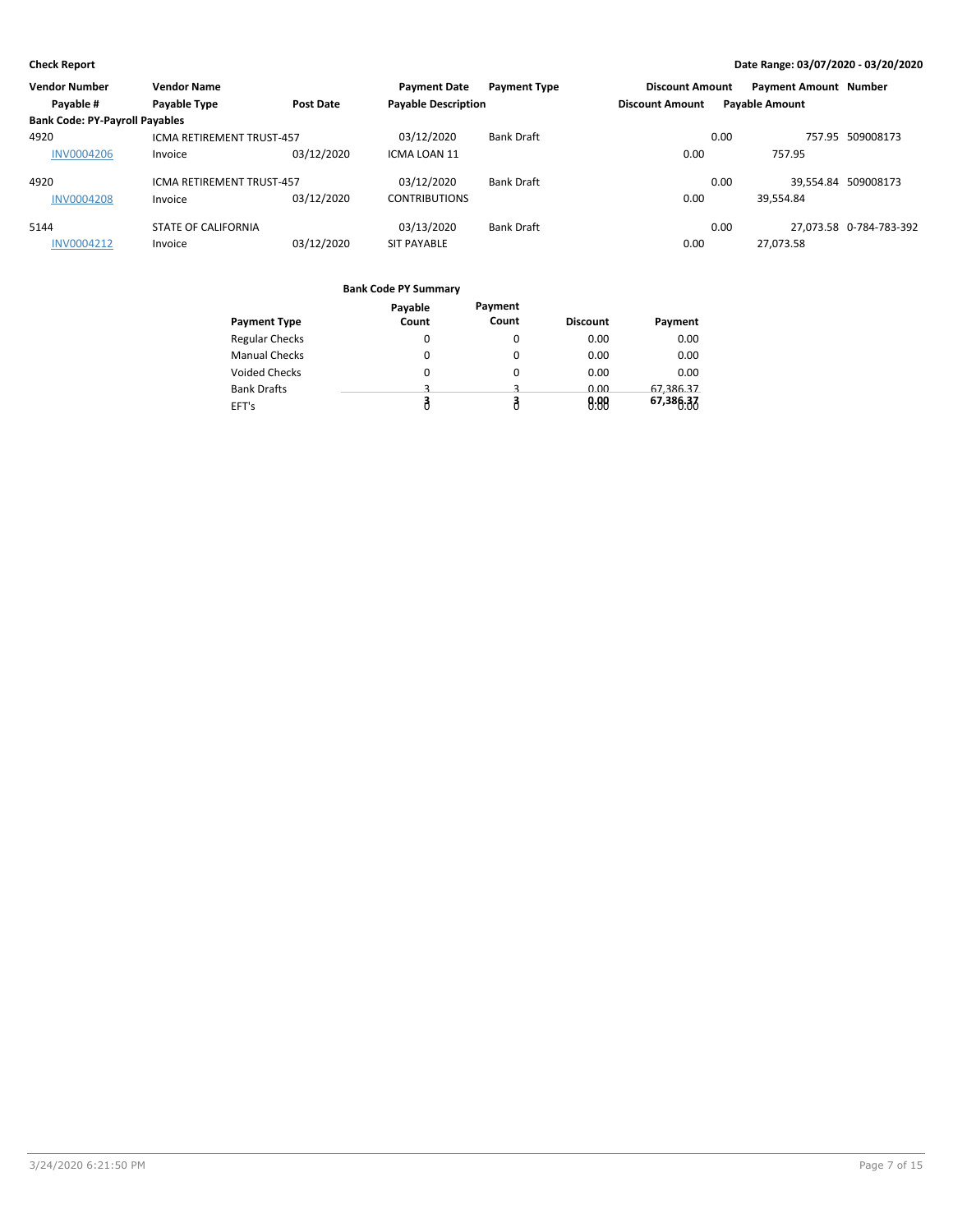| Vendor Number                         | <b>Vendor Name</b>       |            | <b>Payment Date</b>               | <b>Payment Type</b> | <b>Discount Amount</b> |                       | Payment Amount Number |
|---------------------------------------|--------------------------|------------|-----------------------------------|---------------------|------------------------|-----------------------|-----------------------|
| Pavable #                             | Payable Type             | Post Date  | <b>Payable Description</b>        |                     | <b>Discount Amount</b> | <b>Pavable Amount</b> |                       |
| <b>Bank Code: AP-Regular Payables</b> |                          |            |                                   |                     |                        |                       |                       |
| 5163                                  | DON CHAPIN COMPANY, INC. |            | 03/13/2020                        | Regular             |                        | 0.00                  | 343.37 101229         |
| 139772                                | Invoice                  | 03/13/2020 | (13.25) 1 1/2" NATURAL DRAIN LOCK |                     | 0.00                   | 343.37                |                       |

|                       | Payable | Payment  |                 |         |
|-----------------------|---------|----------|-----------------|---------|
| <b>Payment Type</b>   | Count   | Count    | <b>Discount</b> | Payment |
| <b>Regular Checks</b> |         |          | 0.00            | 343.37  |
| <b>Manual Checks</b>  | 0       | 0        | 0.00            | 0.00    |
| Voided Checks         | 0       | 0        | 0.00            | 0.00    |
| <b>Bank Drafts</b>    | ⋒       | Q        | 0.00            | 348.80  |
| EFT's                 | 0       | $\Omega$ | 0.00            | 0.00    |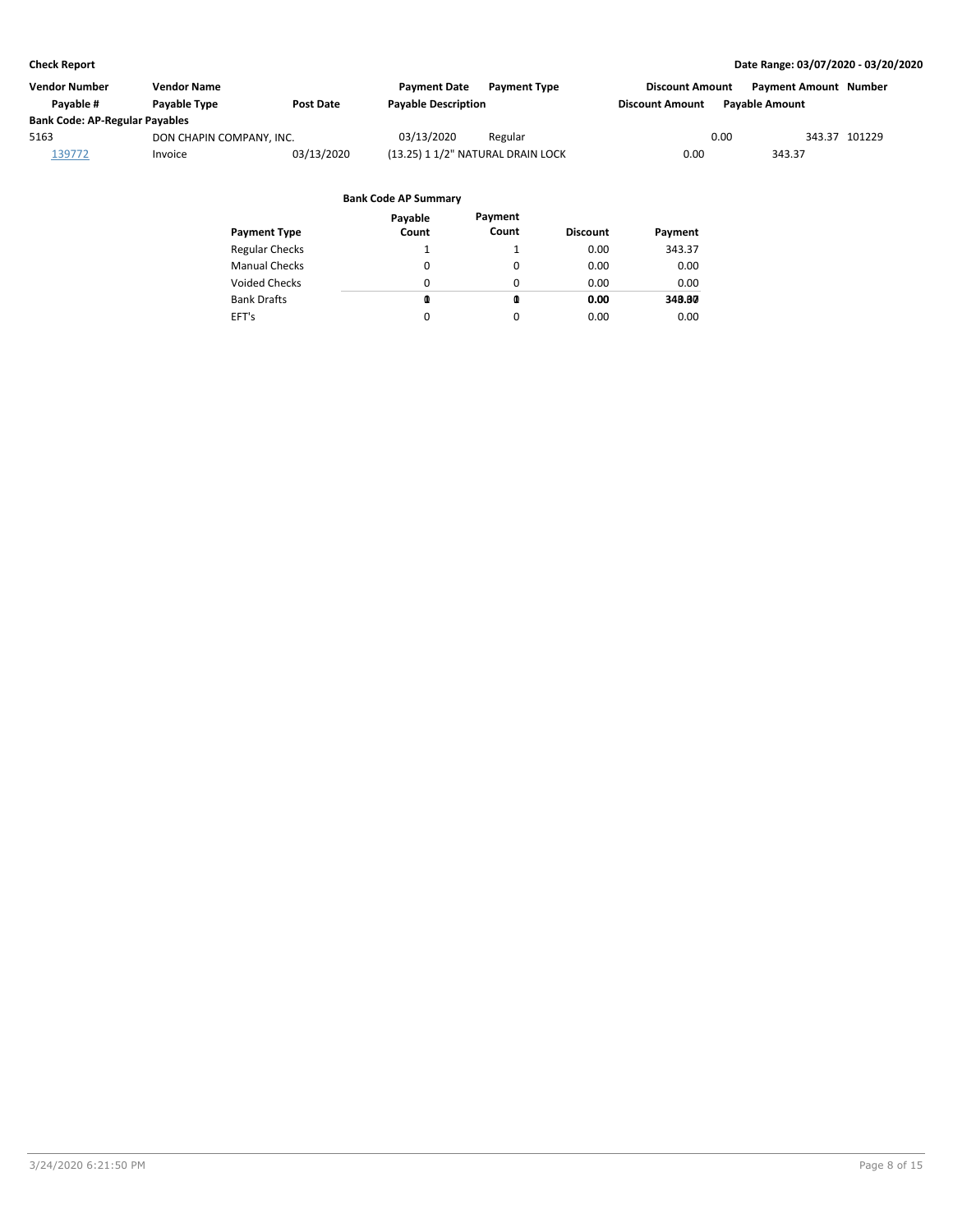| <b>Vendor Number</b>                  | <b>Vendor Name</b> |            | <b>Payment Date</b>        | <b>Payment Type</b> | <b>Discount Amount</b> |      | Payment Amount Number |                         |
|---------------------------------------|--------------------|------------|----------------------------|---------------------|------------------------|------|-----------------------|-------------------------|
| Payable #                             | Payable Type       | Post Date  | <b>Payable Description</b> |                     | <b>Discount Amount</b> |      | <b>Pavable Amount</b> |                         |
| <b>Bank Code: PY-Payroll Payables</b> |                    |            |                            |                     |                        |      |                       |                         |
| 5264                                  | RABOBANK, N.A.     |            | 03/13/2020                 | <b>Bank Draft</b>   |                        | 0.00 |                       | 71.826.34 2700473309738 |
| INV0004213                            | Invoice            | 03/12/2020 | FIT PAYABLE                |                     | 0.00                   |      | 71.826.34             |                         |
| 5264                                  | RABOBANK, N.A.     |            | 03/13/2020                 | <b>Bank Draft</b>   |                        | 0.00 |                       | 19.652.88 2700473309738 |
| <b>INV0004214</b>                     | Invoice            | 03/12/2020 | <b>MEDICARE PAYABLE</b>    |                     | 0.00                   |      | 19,652.88             |                         |

|                       | Payable  | Payment  |                 |           |
|-----------------------|----------|----------|-----------------|-----------|
| <b>Payment Type</b>   | Count    | Count    | <b>Discount</b> | Payment   |
| <b>Regular Checks</b> |          | 0        | 0.00            | 0.00      |
| <b>Manual Checks</b>  | 0        | 0        | 0.00            | 0.00      |
| <b>Voided Checks</b>  |          |          | 0.00            | 91,479.22 |
| <b>Bank Drafts</b>    | 2        | 2        | 0.00            | 91,479.22 |
| EFT's                 | $\Omega$ | $\Omega$ | 0.00            | 0.00      |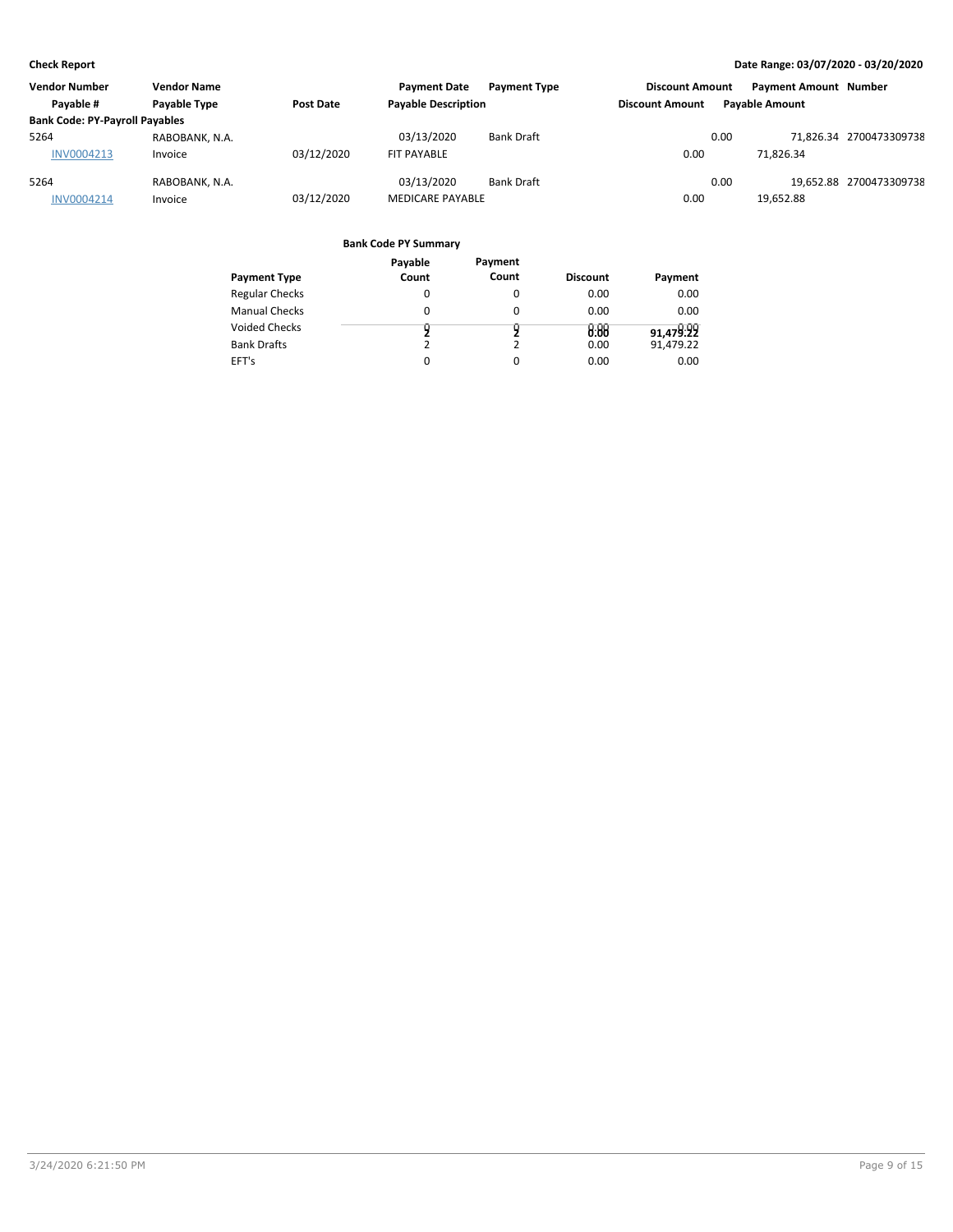| <b>Vendor Number</b>                  | Vendor Name         |            | <b>Payment Date</b>                | <b>Payment Type</b> | <b>Discount Amount</b> | <b>Payment Amount</b> | Number       |
|---------------------------------------|---------------------|------------|------------------------------------|---------------------|------------------------|-----------------------|--------------|
| Pavable #                             | <b>Pavable Type</b> | Post Date  | <b>Payable Description</b>         |                     | <b>Discount Amount</b> | <b>Pavable Amount</b> |              |
| <b>Bank Code: AP-Regular Payables</b> |                     |            |                                    |                     |                        |                       |              |
| 5417                                  | <b>RENTAL DEPOT</b> |            | 03/13/2020                         | Regular             |                        | 0.00                  | 21.75 101278 |
| 281190-1                              | Invoice             | 03/13/2020 | (1) COUPLING, FITTING AIR HOSE 3/4 |                     | 0.00                   | 21.75                 |              |

| Payable  | Payment  |                 |         |
|----------|----------|-----------------|---------|
| Count    | Count    | <b>Discount</b> | Payment |
|          |          | 0.00            | 21.75   |
| <u>n</u> | <u>n</u> | 0.00            | 0.00    |
|          |          | 0.88            | 23.35   |
| 0        | 0        | 0.00            | 0.00    |
| $\Omega$ | $\Omega$ | 0.00            | 0.00    |
|          |          |                 |         |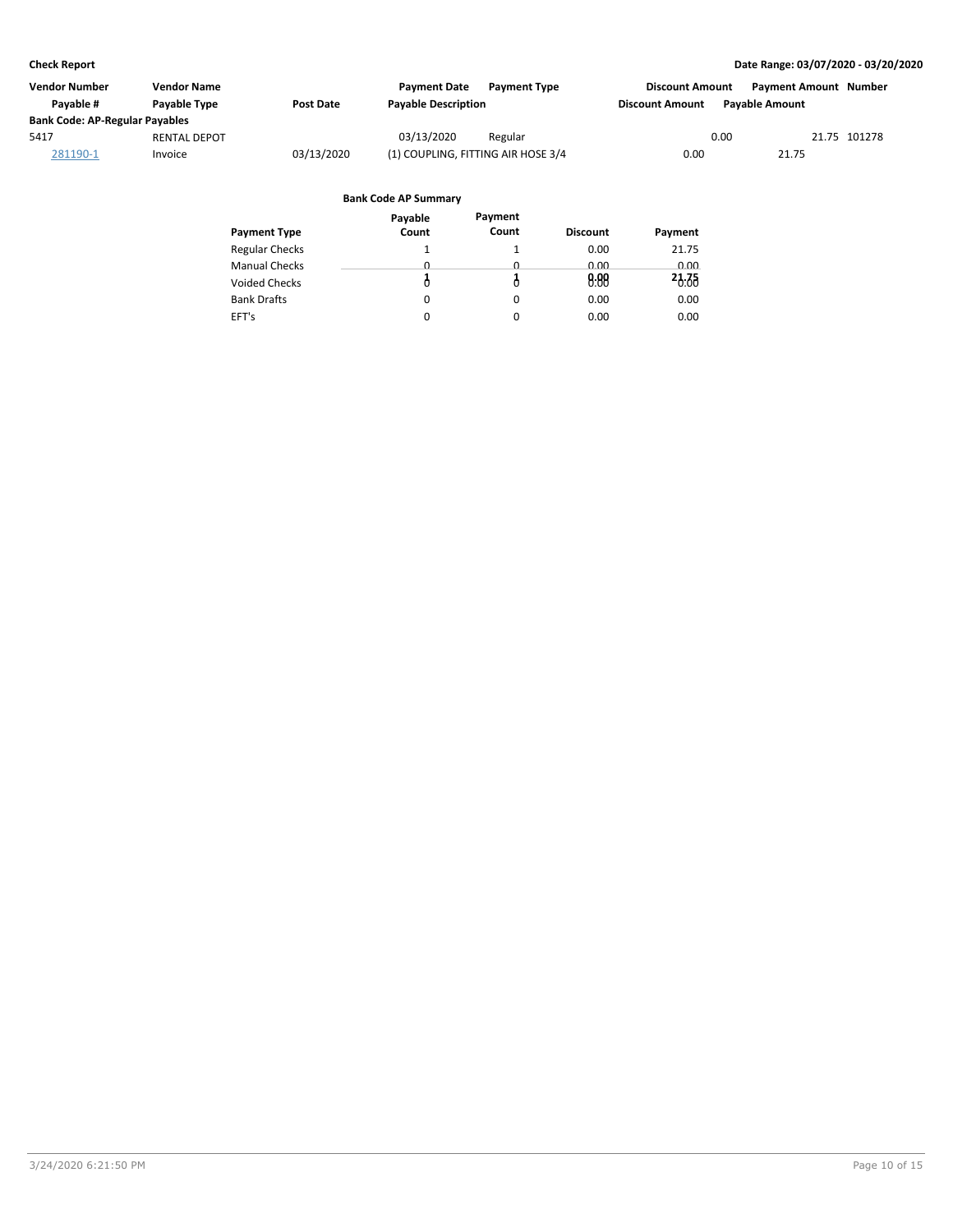| <b>Vendor Number</b>                  | <b>Vendor Name</b> |            | <b>Payment Date</b>           | <b>Payment Type</b> | <b>Discount Amount</b> | <b>Payment Amount Number</b> |               |
|---------------------------------------|--------------------|------------|-------------------------------|---------------------|------------------------|------------------------------|---------------|
| Payable #                             | Payable Type       | Post Date  | <b>Payable Description</b>    |                     | <b>Discount Amount</b> | <b>Payable Amount</b>        |               |
| <b>Bank Code: PY-Payroll Payables</b> |                    |            |                               |                     |                        |                              |               |
| 5539                                  | AFLAC              |            | 03/13/2020                    | <b>Bank Draft</b>   |                        | 0.00                         | 121.37 605049 |
| <b>INV0004112</b>                     | Invoice            | 02/13/2020 | AFLAC PRE-TAX PRODUCT         |                     | 0.00                   | 121.37                       |               |
| 5539                                  | AFLAC              |            | 03/13/2020                    | <b>Bank Draft</b>   |                        | 0.00                         | 121.35 605049 |
| <b>INV0004146</b>                     | Invoice            | 02/27/2020 | AFLAC PRE-TAX PRODUCT         |                     | 0.00                   | 121.35                       |               |
| 5539                                  | AFLAC              |            | 03/13/2020                    | <b>Bank Draft</b>   |                        | 0.00                         | -50.40 605049 |
| CM0000374                             | Credit Memo        | 02/27/2020 | BLACK JAN PREMIUM PAYMENT ADJ |                     | 0.00                   | $-50.40$                     |               |
| 5539                                  | AFLAC              |            | 03/13/2020                    | <b>Bank Draft</b>   |                        | 0.00                         | 231.15 605049 |
| <b>INV0004147</b>                     | Invoice            | 02/27/2020 | AFLAC AFTER-TAX PRODUCT       |                     | 0.00                   | 231.15                       |               |
| 5539                                  | AFLAC              |            | 03/13/2020                    | <b>Bank Draft</b>   |                        | 0.00                         | 231.18 605049 |
| <b>INV0004113</b>                     | Invoice            | 02/13/2020 | AFLAC AFTER-TAX PRODUCT       |                     | 0.00                   | 231.18                       |               |

|                      | Payable  | Payment |                 |         |
|----------------------|----------|---------|-----------------|---------|
| Payment Type         | Count    | Count   | <b>Discount</b> | Payment |
| Regular Checks       | 0        | 0       | 0.00            | 0.00    |
| Manual Checks        | в        | θ       | 0.00            | 650.66  |
| <b>Voided Checks</b> | 0        | 0       | 0.00            | 0.00    |
| <b>Bank Drafts</b>   | 5        | 5       | 0.00            | 654.65  |
| EFT's                | $\Omega$ | 0       | 0.00            | 0.00    |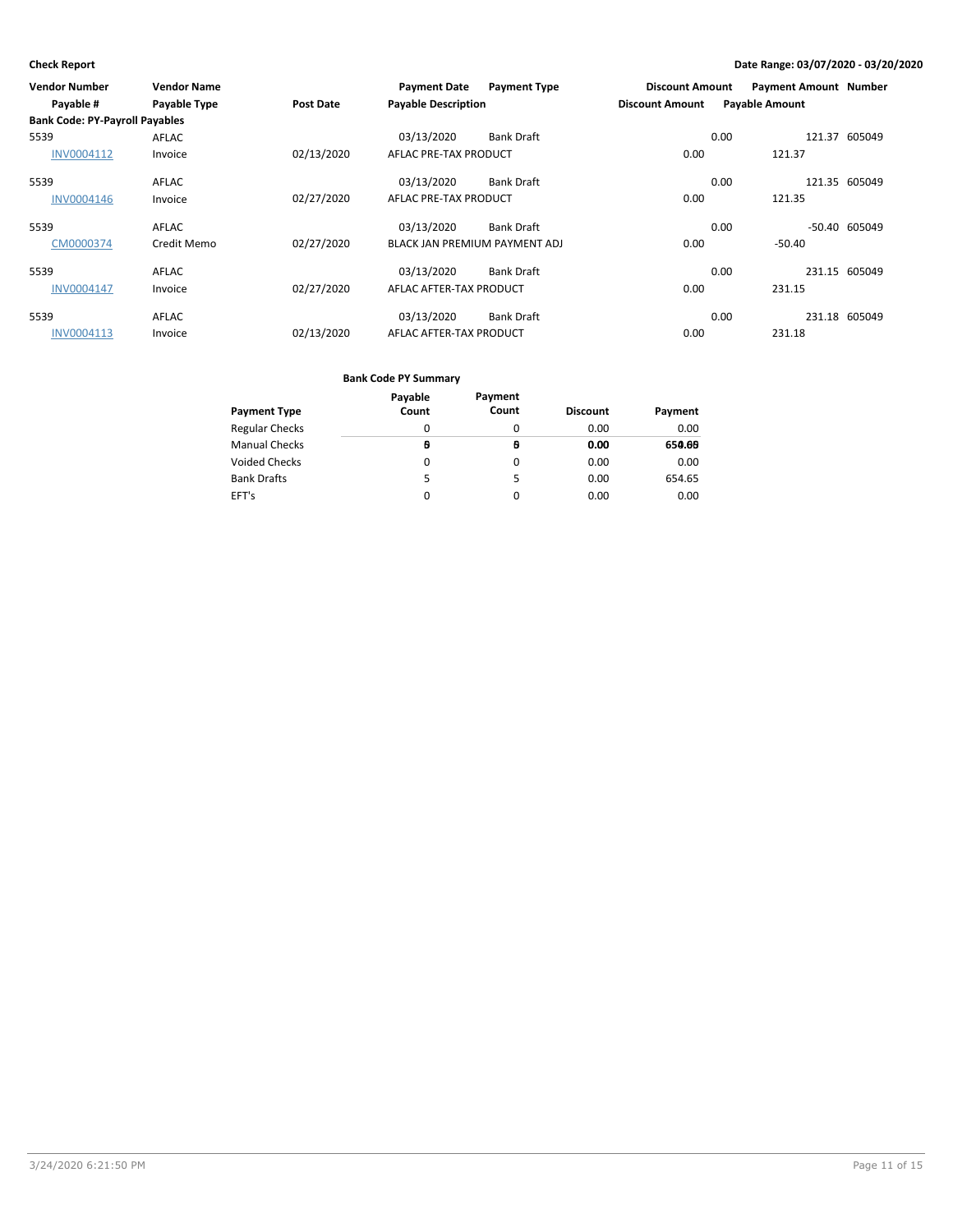| <b>Vendor Number</b>                   | <b>Vendor Name</b>                 |                          | <b>Payment Date</b>                                        | <b>Payment Type</b>                               | <b>Discount Amount</b> |      | <b>Payment Amount Number</b> |               |
|----------------------------------------|------------------------------------|--------------------------|------------------------------------------------------------|---------------------------------------------------|------------------------|------|------------------------------|---------------|
| Payable #                              | Payable Type                       | <b>Post Date</b>         | <b>Payable Description</b>                                 |                                                   | <b>Discount Amount</b> |      | <b>Payable Amount</b>        |               |
| <b>Bank Code: AP-Regular Payables</b>  |                                    |                          |                                                            |                                                   |                        |      |                              |               |
| 5583                                   | <b>CITY OF DEL REY OAKS</b>        |                          | 03/13/2020                                                 | Regular                                           |                        | 0.00 |                              | 100.00 101217 |
| 2PD                                    | Invoice                            | 03/13/2020               |                                                            | RIFLE TRAINING COURSE 2/25/20-2/26/20             | 0.00                   |      | 100.00                       |               |
| 5833                                   | JOHNSON ASSOCIATES                 |                          | 03/13/2020                                                 | Regular                                           |                        | 0.00 |                              | 97.17 101246  |
| 435525                                 | Invoice                            | 03/13/2020               | (1) 5/8" RECEIVER LOCK, (1) TRI BALL                       |                                                   | 0.00                   |      | 97.17                        |               |
|                                        |                                    |                          |                                                            |                                                   |                        |      |                              |               |
| 5969                                   | <b>FASTENAL COMPANY</b>            |                          | 03/13/2020                                                 | Regular                                           |                        | 0.00 |                              | 861.00 101234 |
| <b>CASEA97780</b>                      | Invoice                            | 03/13/2020               | <b>FEBRUARY VENDING</b>                                    |                                                   | 0.00                   |      | 574.38                       |               |
| <b>CASEA97861</b>                      | Invoice                            | 03/13/2020               | (2) LIME SWEATSHIRTS                                       |                                                   | 0.00<br>0.00           |      | 78.76                        |               |
| <b>CASEA97888</b><br><b>CASEA97912</b> | Invoice<br>Invoice                 | 03/13/2020<br>03/13/2020 | (2) BRASS COMB. PADLOCKS<br>MISC SUPPLIES FOR STREETS DEPT |                                                   | 0.00                   |      | 53.23<br>22.98               |               |
| <b>CASEA97950</b>                      | Invoice                            | 03/13/2020               |                                                            | MISC SUPPLIES FOR LAGUNA GRANDE PARK              | 0.00                   |      | 29.18                        |               |
| <b>CASEA98013</b>                      | Invoice                            | 03/13/2020               | MISC SUPPLIES FOR TRUCK 624                                |                                                   | 0.00                   |      | 42.97                        |               |
| <b>CASEA98069</b>                      | Invoice                            | 03/13/2020               | MISC SUPPLIES FOR STREETS DEPT                             |                                                   | 0.00                   |      | 16.89                        |               |
| <b>CASEA98084</b>                      | Invoice                            | 03/13/2020               | MISC SUPPLIES FOR PARKS DEPT                               |                                                   | 0.00                   |      | 42.61                        |               |
|                                        |                                    |                          |                                                            |                                                   |                        |      |                              |               |
| 6013                                   | RHOMAR INDUSTRIES, INC.            |                          | 03/13/2020                                                 | Regular                                           |                        | 0.00 |                              | 440.78 101279 |
| 96242                                  | Invoice                            | 03/13/2020               |                                                            | (2) ONE DOZ CANS STRIPE-OFF OVERSPRAY             | 0.00                   |      | 440.78                       |               |
| 6287                                   | MONTEREY HOMESCAPES INC.           |                          | 03/13/2020                                                 | Regular                                           |                        | 0.00 | 1,139.66 101263              |               |
| CG903222                               | Invoice                            | 03/13/2020               |                                                            | CARPETING SUPPLIES FOR 4250 GEN JIM M             | 0.00                   |      | 1,139.66                     |               |
|                                        |                                    |                          |                                                            |                                                   |                        |      |                              |               |
| 6306                                   | <b>GAVILAN PEST CONTROL</b>        |                          | 03/13/2020                                                 | Regular                                           |                        | 0.00 |                              | 73.00 101238  |
| 0128959                                | Invoice                            | 03/13/2020               |                                                            | SEASIDE FIRE DEPT - GENERAL PEST ON 2/27          | 0.00                   |      | 73.00                        |               |
| 6553                                   | <b>COMCAST</b>                     |                          | 03/13/2020                                                 | Regular                                           |                        | 0.00 |                              | 270.87 101218 |
| $3/2/20 - 4/1/20$                      | Invoice                            | 03/13/2020               |                                                            | ACCT #8155 10 027 0272432; 2/27/2020 BILL         | 0.00                   |      | 270.87                       |               |
|                                        |                                    |                          |                                                            |                                                   |                        |      |                              |               |
| 6664                                   | <b>CULLIGAN WATER CONDITIONING</b> |                          | 03/13/2020                                                 | Regular                                           |                        | 0.00 |                              | 284.00 101224 |
| 1168833                                | Invoice                            | 03/13/2020               | MAR 2020 - POU RENTAL LOC 01-04                            |                                                   | 0.00                   |      | 284.00                       |               |
| 6671                                   | <b>VERIZON WIRELESS</b>            |                          | 03/13/2020                                                 | Regular                                           |                        | 0.00 | 3,647.28 101292              |               |
| 9849067758                             | Invoice                            | 03/13/2020               |                                                            | ACCT #742264136-00001; 2/23/2020 BILL D           | 0.00                   |      | 165.87                       |               |
| 9849071048                             | Invoice                            | 03/13/2020               |                                                            | ACCT #772515511-00003; 2/23/2020 BILL D           | 0.00                   |      | 835.06                       |               |
| 9849071050                             | Invoice                            | 03/13/2020               |                                                            | ACCT #772515511-00005; 2/23/2020 BILL D           | 0.00                   |      | 119.03                       |               |
| 9849071051                             | Invoice                            | 03/13/2020               |                                                            | ACCT #772515511-00006; 2/23/2020 BILL D           | 0.00                   |      | 137.59                       |               |
| 9849071052                             | Invoice                            | 03/13/2020               |                                                            | ACCT #772515511-00007; 2/23/2020 BILL D           | 0.00                   |      | 56.50                        |               |
| 9849071053                             | Invoice                            | 03/13/2020               |                                                            | ACCT #772515511-00008; 2/23/2020 BILL D           | 0.00                   |      | 167.08                       |               |
| 9849071054                             | Invoice                            | 03/13/2020               |                                                            | ACCT #772515511-00009; 2/23/2020 BILL D           | 0.00                   |      | 1,186.20                     |               |
| 9849495509                             | Invoice                            | 03/13/2020               |                                                            | ACCT #472229021-0001; 3/1/2020 BILL DATE          | 0.00                   |      | 650.70                       |               |
| 9849495511                             | Invoice                            | 03/13/2020               |                                                            | ACCT #472229021-00003; 2/23/2020 BILL D           | 0.00                   |      | 329.25                       |               |
| 6727                                   |                                    |                          | 03/13/2020                                                 |                                                   |                        | 0.00 |                              | 463.78 101226 |
| DP2000604                              | DATAPROSE, INC.<br>Invoice         | 03/13/2020               |                                                            | Regular<br>FEB 2020 - PRINTING AND MAILING OF WAT | 0.00                   |      | 463.78                       |               |
|                                        |                                    |                          |                                                            |                                                   |                        |      |                              |               |
| 7071                                   | AT&T                               |                          | 03/13/2020                                                 | Regular                                           |                        | 0.00 |                              | 153.18 101207 |
| $2/28/20 -3/27/20$                     | Invoice                            | 03/13/2020               |                                                            | ACCT #237 841-1412 213 0; 2/28/20 BILL DA         | 0.00                   |      | 51.06                        |               |
| <u>2/28/20 - 3/27/20</u>               | Invoice                            | 03/13/2020               |                                                            | ACCT #237 841-1403 201 6; 2/28/20 BILL DA         | 0.00                   |      | 51.06                        |               |
| 2/28/20-3/27/20                        | Invoice                            | 03/13/2020               |                                                            | ACCT #237 841-1401 204 2; 2/28/20 BILL DA         | 0.00                   |      | 51.06                        |               |
| 7135                                   | MONTEREY SANITARY SUPPLY, INC.     |                          | 03/13/2020                                                 | Regular                                           |                        | 0.00 |                              | 144.83 101266 |
| 13860                                  | Invoice                            | 03/13/2020               |                                                            | MONTHLY MED WASTE SVC ON 2/25/2020                | 0.00                   |      | 99.00                        |               |
| 13906                                  | Invoice                            | 03/13/2020               | 18-GAL SHARPS CONTAINER 3/3/2020                           |                                                   | 0.00                   |      | 45.83                        |               |
|                                        |                                    |                          |                                                            |                                                   |                        |      |                              |               |
| 7173                                   | Iconix Waterworks (US) Inc.        |                          | 03/13/2020                                                 | Regular                                           |                        | 0.00 |                              | 716.46 101243 |
| U2015009246                            | Invoice                            | 03/13/2020               | MISC STORM DRAINS SUPPLIES                                 |                                                   | 0.00                   |      | 635.51                       |               |
| U2016009241                            | Invoice                            | 03/13/2020               | (1) SEAL SR SHEAR COUPLING                                 |                                                   | 0.00                   |      | 80.95                        |               |
| 7258                                   | MGE UNDERGROUND INC.               |                          | 03/13/2020                                                 | Regular                                           |                        | 0.00 | 1,170.00 101255              |               |
| R00007029                              | Invoice                            | 03/13/2020               |                                                            | REFUND FOR PERMIT #PW000412019 / 1674             | 0.00                   |      | 585.00                       |               |
| R00007614                              | Invoice                            | 03/13/2020               |                                                            | REFUND FOR PERMIT# PW000422019 / 1722             | 0.00                   |      | 585.00                       |               |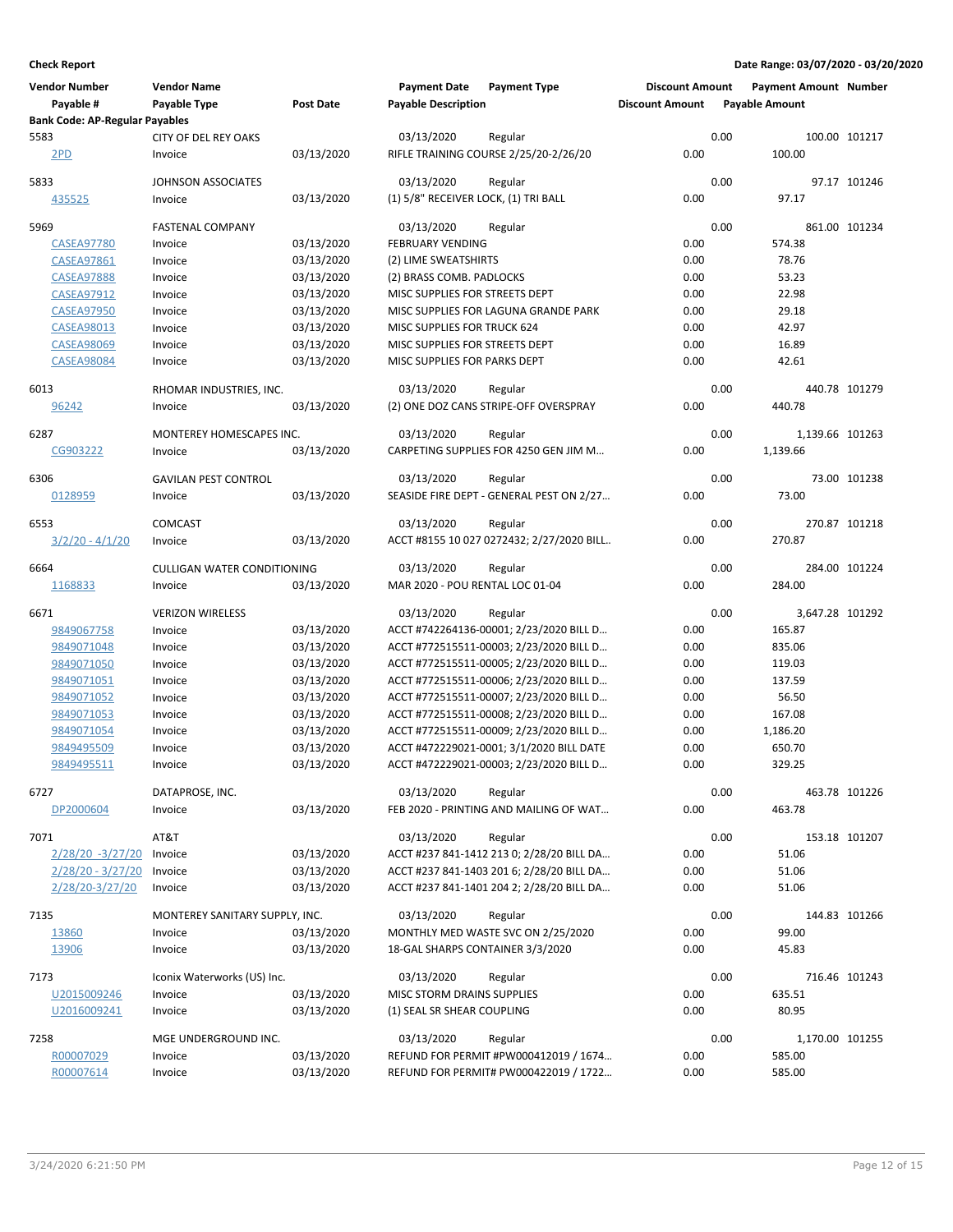| <b>Vendor Number</b>     | <b>Vendor Name</b>                    |                  | <b>Payment Date</b>                       | <b>Payment Type</b>                     | <b>Discount Amount</b> |      | <b>Payment Amount Number</b> |               |
|--------------------------|---------------------------------------|------------------|-------------------------------------------|-----------------------------------------|------------------------|------|------------------------------|---------------|
| Payable #                | Payable Type                          | <b>Post Date</b> | <b>Payable Description</b>                |                                         | <b>Discount Amount</b> |      | <b>Payable Amount</b>        |               |
| 7324                     | BEAR ELECTRICAL SOLUTIONS, INC.       |                  | 03/13/2020                                | Regular                                 |                        | 0.00 | 1,975.00 101210              |               |
| <u>9833</u>              | Invoice                               | 03/13/2020       |                                           | JAN 2019 - RESPONSE TRAFFC SIGNAL MAINT | 0.00                   |      | 1,975.00                     |               |
| 7358                     | EAN SERVICES, LLC                     |                  | 03/13/2020                                | Regular                                 |                        | 0.00 |                              | 214.26 101230 |
| 60037506536              | Invoice                               | 03/13/2020       |                                           | A. KANAGAKI / AGREEMENT #946330762      | 0.00                   |      | 214.26                       |               |
|                          |                                       |                  |                                           |                                         |                        |      |                              |               |
| 7679                     | USA TOWING INC.                       |                  | 03/13/2020                                | Regular                                 |                        | 0.00 | 1,845.00 101291              |               |
| 166312                   | Invoice                               | 03/13/2020       | TOW & STORAGE 1986 MERCEDES 560           |                                         | 0.00                   |      | 1,845.00                     |               |
| 7910                     | <b>KOFF &amp; ASSOCIATES</b>          |                  | 03/13/2020                                | Regular                                 |                        | 0.00 | 5,000.00 101249              |               |
| 6035                     | Invoice                               | 03/13/2020       | FINANCE DIR RECRUITMENT/PHASE I           |                                         | 0.00                   |      | 5,000.00                     |               |
|                          |                                       |                  |                                           |                                         |                        |      |                              |               |
| 8021                     | SEASIDE CHRYSLER DODGE JEEP RAM       |                  | 03/13/2020                                | Regular                                 |                        | 0.00 | 2,824.94 101283              |               |
| 30850                    | Invoice                               | 03/13/2020       | MISC PARTS FOR UNIT #77                   |                                         | 0.00                   |      | 35.75                        |               |
| 74358                    | Invoice                               | 03/13/2020       |                                           | REPAIR WORK TO 2003 DODGE RAM 2500      | 0.00                   |      | 2,789.19                     |               |
| 8022                     | JEFF K. BILLS                         |                  | 03/13/2020                                | Regular                                 |                        | 0.00 | 1,200.00 101244              |               |
| 5522420                  | Invoice                               | 03/13/2020       | (1) SUREHIRE ASSESSMENT - 2/24/2020       |                                         | 0.00                   |      | 400.00                       |               |
| 5622620                  | Invoice                               | 03/13/2020       | (1) SUREHIRE ASSESSMENT - 2/26/2020       |                                         | 0.00                   |      | 400.00                       |               |
| 573220                   | Invoice                               | 03/13/2020       | (1) SUREHIRE ASSESSMENT - 3/2/2020        |                                         | 0.00                   |      | 400.00                       |               |
| 8091                     | <b>BADGER METER INC.</b>              |                  | 03/13/2020                                | Regular                                 |                        | 0.00 |                              | 722.68 101208 |
| 80048430                 | Invoice                               | 03/13/2020       |                                           | FEB 2020 - WATER METERS CELLULAR MO.    | 0.00                   |      | 722.68                       |               |
|                          |                                       |                  |                                           |                                         |                        |      |                              |               |
| 8331                     | ADVANCE PROJECT DELIVERY INC.         |                  | 03/13/2020                                | Regular                                 |                        | 0.00 | 9,526.50 101205              |               |
| P030B-05 Rev1 Fl Invoice |                                       | 03/13/2020       | FINAL BILLING THROUGH 12/31/2019          |                                         | 0.00                   |      | 9,526.50                     |               |
| 8338                     | <b>FEDEX</b>                          |                  | 03/13/2020                                | Regular                                 |                        | 0.00 |                              | 49.62 101235  |
| 6-942-45911              | Invoice                               | 03/13/2020       |                                           | ACCT #6266-0569-9; SHIPMENT ON 2/22/20  | 0.00                   |      | 7.55                         |               |
| 6-949-44204              | Invoice                               | 03/13/2020       |                                           | ACCT #6266-0569-9; SHIPMENT ON 2/28/20  | 0.00                   |      | 42.07                        |               |
|                          |                                       |                  |                                           |                                         |                        |      |                              |               |
| 8375                     | STATE WATER RES. CONTROL BOARD        |                  | 03/13/2020<br>MONTY MILLER - CERT RENEWAL | Regular                                 | 0.00                   | 0.00 | 90.00                        | 90.00 101288  |
| 33476                    | Invoice                               | 03/13/2020       |                                           |                                         |                        |      |                              |               |
| 8380                     | SPORTSENGINE INC.                     |                  | 03/13/2020                                | Regular                                 |                        | 0.00 |                              | 296.00 101286 |
| 1580                     | Invoice                               | 03/13/2020       | FEB 2020 - BACKGROUND REPORTS (16)        |                                         | 0.00                   |      | 296.00                       |               |
| 8424                     | PENGUIN MANAGEMENT, INC.              |                  | 03/13/2020                                | Regular                                 |                        | 0.00 | 1,548.00 101271              |               |
| <u>59319</u>             | Invoice                               | 03/13/2020       |                                           | 12 MOS. CAPTAIN PLAN 4/1/2020 - 3/31/20 | 0.00                   |      | 1,548.00                     |               |
|                          |                                       |                  |                                           |                                         |                        |      |                              |               |
| 8892                     | NCI AFFILIATES, INC.                  |                  | 03/13/2020                                | Regular                                 |                        | 0.00 | 1,166.67 101268              |               |
| 9366                     | Invoice                               | 03/13/2020       |                                           | JAN 2020 - CREW PROVIDED GROUNDS MAI    | 0.00                   |      | 1,166.67                     |               |
| 8988                     | PENINSULA APARTMENT CLEANING INC.     |                  | 03/13/2020                                | Regular                                 |                        | 0.00 |                              | 510.00 101272 |
| 45668                    | Invoice                               | 03/13/2020       | CITY HALL CARPET CLEANING                 |                                         | 0.00                   |      | 510.00                       |               |
|                          |                                       |                  |                                           |                                         |                        |      |                              |               |
| 9084                     | BUCHER MUNICIPAL NORTH AMERICA INC.   |                  | 03/13/2020                                | Regular                                 |                        | 0.00 |                              | 99.41 101212  |
| 40130                    | Invoice                               | 03/13/2020       | $(1)$ CAP + FREIGHT                       |                                         | 0.00                   |      | 99.41                        |               |
| 9094                     | RYAN RANCH PRINTERS, LP               |                  | 03/13/2020                                | Regular                                 |                        | 0.00 |                              | 219.13 101281 |
| 21689                    | Invoice                               | 03/13/2020       | (250) 72-HOUR DETENTION FORMS             |                                         | 0.00                   |      | 219.13                       |               |
| 9212                     | <b>WEX BANK</b>                       |                  | 03/13/2020                                | Regular                                 |                        | 0.00 |                              | 125.77 101294 |
| 63958723                 | Invoice                               | 03/13/2020       |                                           | 1/24/20 - 2/23/20 POLICE DEPT FUEL PURC | 0.00                   |      | 125.77                       |               |
|                          |                                       |                  |                                           |                                         |                        |      |                              |               |
| 9333                     | O'MELVENY & MYERS, LLP                |                  | 03/13/2020                                | Regular                                 |                        | 0.00 | 6,045.00 101269              |               |
| 1057649                  | Invoice                               | 03/13/2020       |                                           | THROUGH 1/31/2020 - SEASIDE WATER RIG   | 0.00                   |      | 6,045.00                     |               |
| 9355                     | ZetX, INC.                            |                  | 03/13/2020                                | Regular                                 |                        | 0.00 | 2,380.00 101296              |               |
| CA20.0270600             | Invoice                               | 03/13/2020       |                                           | TRAX ANALYTICAL SUITE SUBSC 2/1/20-1/31 | 0.00                   |      | 2,380.00                     |               |
|                          |                                       |                  |                                           |                                         |                        |      |                              |               |
| 9382                     | CORDICO INC. (a Delaware Corporation) |                  | 03/13/2020                                | Regular                                 |                        | 0.00 | 8,500.00 101221              |               |
| 2173                     | Invoice                               | 03/13/2020       | FYE 2020 MOBILE WELLNESS APP              |                                         | 0.00                   |      | 8,500.00                     |               |
| 9386                     | <b>ROY HASTINGS</b>                   |                  | 03/13/2020                                | Regular                                 |                        | 0.00 | 7,000.00 101280              |               |
| 030820-7                 | Invoice                               | 03/13/2020       |                                           | FEB 2020 - PREP OF CALHOME APPLICATION  | 0.00                   |      | 7,000.00                     |               |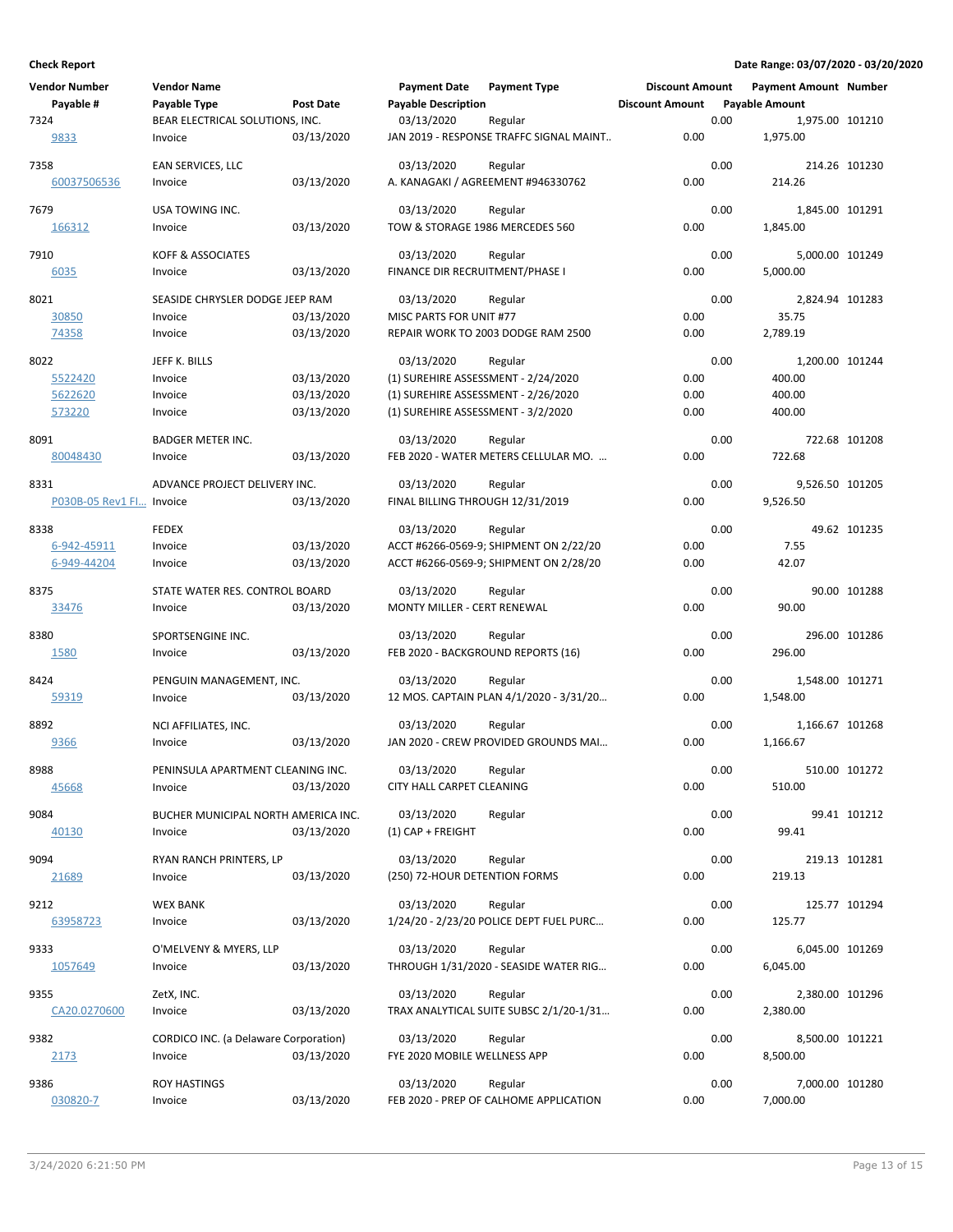| <b>Vendor Number</b> | <b>Vendor Name</b>      |                  | <b>Payment Date</b>        | <b>Payment Type</b>                    | <b>Discount Amount</b> | <b>Payment Amount Number</b> |               |
|----------------------|-------------------------|------------------|----------------------------|----------------------------------------|------------------------|------------------------------|---------------|
| Pavable #            | Payable Type            | <b>Post Date</b> | <b>Payable Description</b> |                                        | <b>Discount Amount</b> | <b>Pavable Amount</b>        |               |
| 9389                 | JEFFERSON LATIMORE MAYS |                  | 03/13/2020                 | Regular                                |                        | 0.00                         | 359.00 101245 |
| 07-1225005           | Invoice                 | 03/13/2020       |                            | RETURN OF PROPERTY - SEASIDE POLICE DE | 0.00                   | 359.00                       |               |
| 9390                 | YOSELIN MANZANAREZ DIAZ |                  | 03/13/2020                 | Regular                                |                        | 0.00                         | 159.50 101295 |
| 128298               | Invoice                 | 03/13/2020       |                            | RENTAL REFUND FOR SOPER PARK 2/22/2020 | 0.00                   | 159.50                       |               |

| Payment Type          | Payable<br>Count | Payment<br>Count | <b>Discount</b> | Payment   |
|-----------------------|------------------|------------------|-----------------|-----------|
| <b>Regular Checks</b> | 81               | žź               | 0.88            | 81,418.49 |
| <b>Manual Checks</b>  | 0                | 0                | 0.00            | 0.00      |
| Voided Checks         | $\Omega$         | 0                | 0.00            | 0.00      |
| <b>Bank Drafts</b>    | 0                | 0                | 0.00            | 0.00      |
| EFT's                 | $\Omega$         | 0                | 0.00            | 0.00      |
|                       |                  |                  |                 |           |